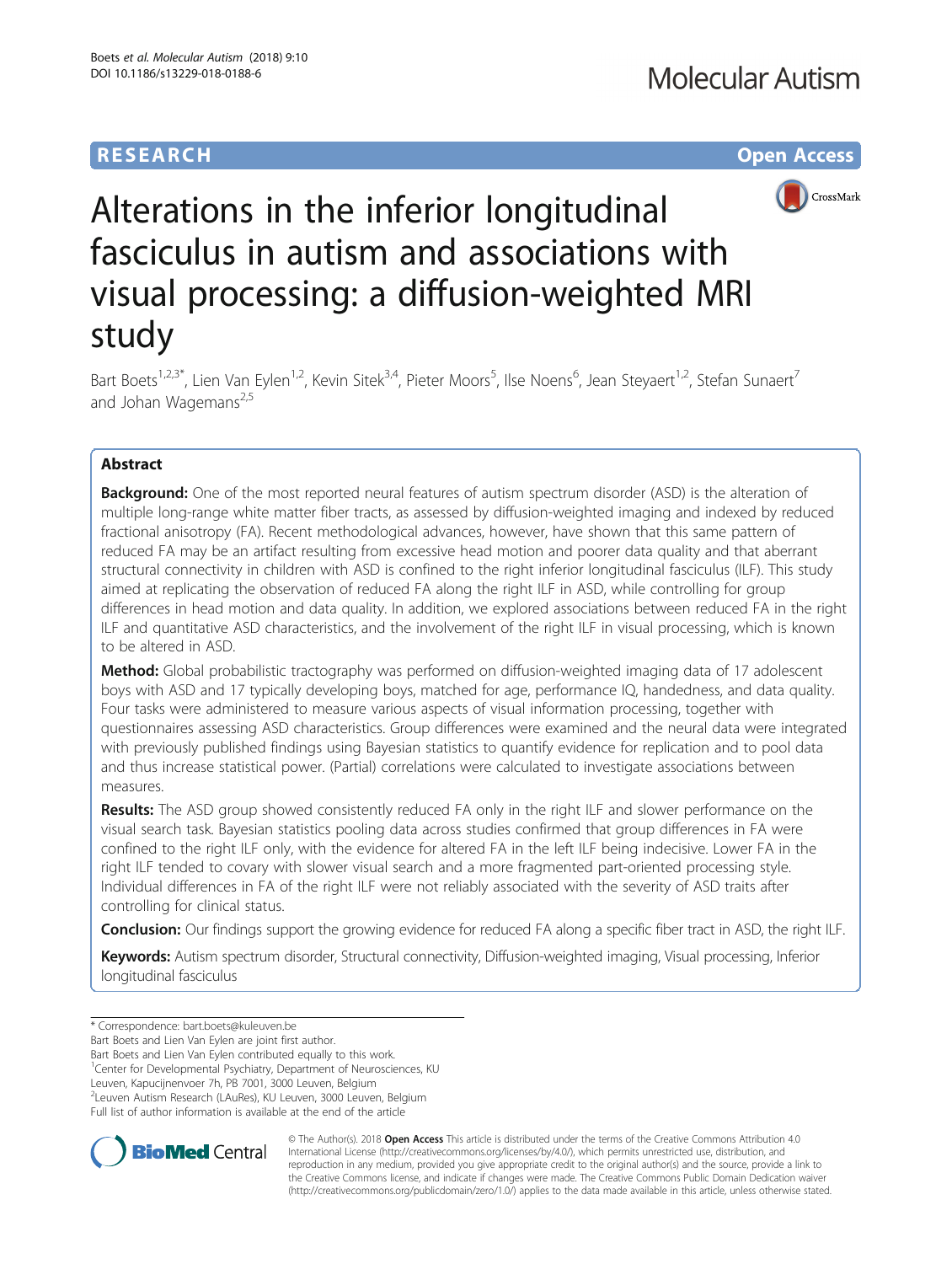## Background

Autism spectrum disorder (ASD) is a neurodevelopmental disorder characterized by impairments in social reciprocity and communication, combined with restricted, repetitive and stereotyped patterns of behavior, interests or activities (RRBIs) [[1\]](#page-11-0). Atypical sensory processing is also often reported and has been included in the new diagnostic RRBI criteria of ASD in DSM-5 [[1\]](#page-11-0). Although the etiology of the disorder remains largely unknown, advanced genetic and neuroimaging studies point towards the involvement of altered brain connectivity [\[2](#page-12-0)], and the core behavioral and cognitive atypicalities have been related to reduced integration of information between different brain regions [\[3](#page-12-0)–[5](#page-12-0)]. Reduced long-range connectivity has often been investigated in ASD, but there are many inconsistencies regarding the existence, the direction, and the specific anatomical location of this aberrant brain connectivity [[6](#page-12-0)–[10](#page-12-0)].

Here, we investigated structural brain connectivity in ASD using diffusion-weighted imaging (DWI). This noninvasive magnetic resonance imaging (MRI) technique indirectly assesses the structural properties and orientation of white matter tracts based on the diffusion of water molecules [\[11](#page-12-0)]. Typically, reduced diffusivity along the principal axis (i.e., axial diffusivity or AD) and increased diffusivity perpendicular to it (i.e., radial diffusivity or RD), resulting in a reduced directionality of diffusion (i.e., lower fractional anisotropy or FA), are considered indicative of reduced white matter integrity and thus reduced structural connectivity [[11](#page-12-0)]. However, this interpretation might be misleading as the exact microstructural and macrostructural substrates of reduced FA are only partly understood (e.g., axonal density, axonal diameter, degree of myelination, homogeneity of axon orientation) [[12, 13\]](#page-12-0). Therefore, in the present report, we will refer to the observed diffusion properties per se, without making inferences about white matter integrity.

Previous studies have observed widespread reductions of FA in individuals with ASD and have interpreted these findings as indicative of generally reduced white matter connectivity in ASD [\[8](#page-12-0), [9](#page-12-0)]. A meta-analysis of diffusion imaging studies revealed four clusters with consistently lower FA in individuals with ASD [\[8\]](#page-12-0). The largest cluster was located in the right occipito-temporal region and extended from the inferior occipital and lingual gyrus into the fusiform and inferior temporal gyrus. Fiber tracking through this cluster pinpointed aberrant connectivity along the right inferior longitudinal fasciculus (ILF) in ASD [\[8](#page-12-0)].

Recent findings, however, revealed that differences in diffusion properties may be an artifact resulting from excessive head motion and poorer DWI data quality [\[14, 15](#page-12-0)]. Individuals with ASD may be more prone to greater head motion and the resulting DWI artifacts, as shown by Koldewyn and colleagues [\[16](#page-12-0)]. These authors applied diffusion-weighted imaging combined with global probabilistic tractography in school-aged children with ASD versus typically developing (TD) children and showed reduced FA in ASD along multiple white matter tracts. However, after carefully matching data quality and head motion parameters between both groups, all these effects disappeared, except for consistently reduced FA in one single tract, the right ILF [[16\]](#page-12-0). This study thus challenged the hypothesis of widespread changes in FArelated structural connectivity in ASD and highlighted the importance of matching for data quality.

The ILF is a white matter association tract, extending from the occipital cortex into the anterior temporal lobe [[17\]](#page-12-0). The right ILF connects several brain regions that are crucially involved in face processing (e.g., the occipital face area, the fusiform face area, the superior temporal sulcus, and the amygdala) [\[6](#page-12-0)], and lesions of the right ILF have been associated with face processing impairments [[18\]](#page-12-0). Given the characteristic difficulties of individuals with ASD with processing faces [[19](#page-12-0)–[21](#page-12-0)], Koldewyn and colleagues [[16\]](#page-12-0) a priori hypothesized to observe structural abnormalities in the right ILF in individuals with ASD. Yet, as the ILF (both right and left) carries information from many extrastriate visual areas throughout the ventral visual stream, it is also implicated in visual perceptual organization and object recognition in general [[17, 22\]](#page-12-0). Therefore, alterations in the ILF may (at least partially) underlie the known visual processing anomalies of individuals with ASD. Although these perceptual atypicalities are often subtle and dependent on particular task and sample characteristics [\[23\]](#page-12-0), it has been shown that individuals with ASD have problems with global integrative processing and are more inclined to process and attend to parts and details [[24](#page-12-0)–[26](#page-12-0)], as postulated by the Weak Central Coherence (WCC) account [\[24\]](#page-12-0).

The overall aim of this study was threefold. First of all, we aimed to replicate the findings of Koldewyn and colleagues [[16\]](#page-12-0), obtained in children, in an independent sample of adolescents with ASD and TD controls, using an identical methodological approach. In particular, we expected individuals with ASD to show selectively reduced FA of the right ILF. Therefore, the right ILF constituted the main anatomical target, along with 17 other major white matter tracts that were also included in the study of Koldewyn and colleagues [\[16](#page-12-0)]. Second, we explored whether reduced FA of the right ILF is associated with increased ASD symptom severity, both regarding the social and the non-social (i.e., RRBI) domains. Given its involvement in face processing, which is crucial for efficient social communication and interaction, we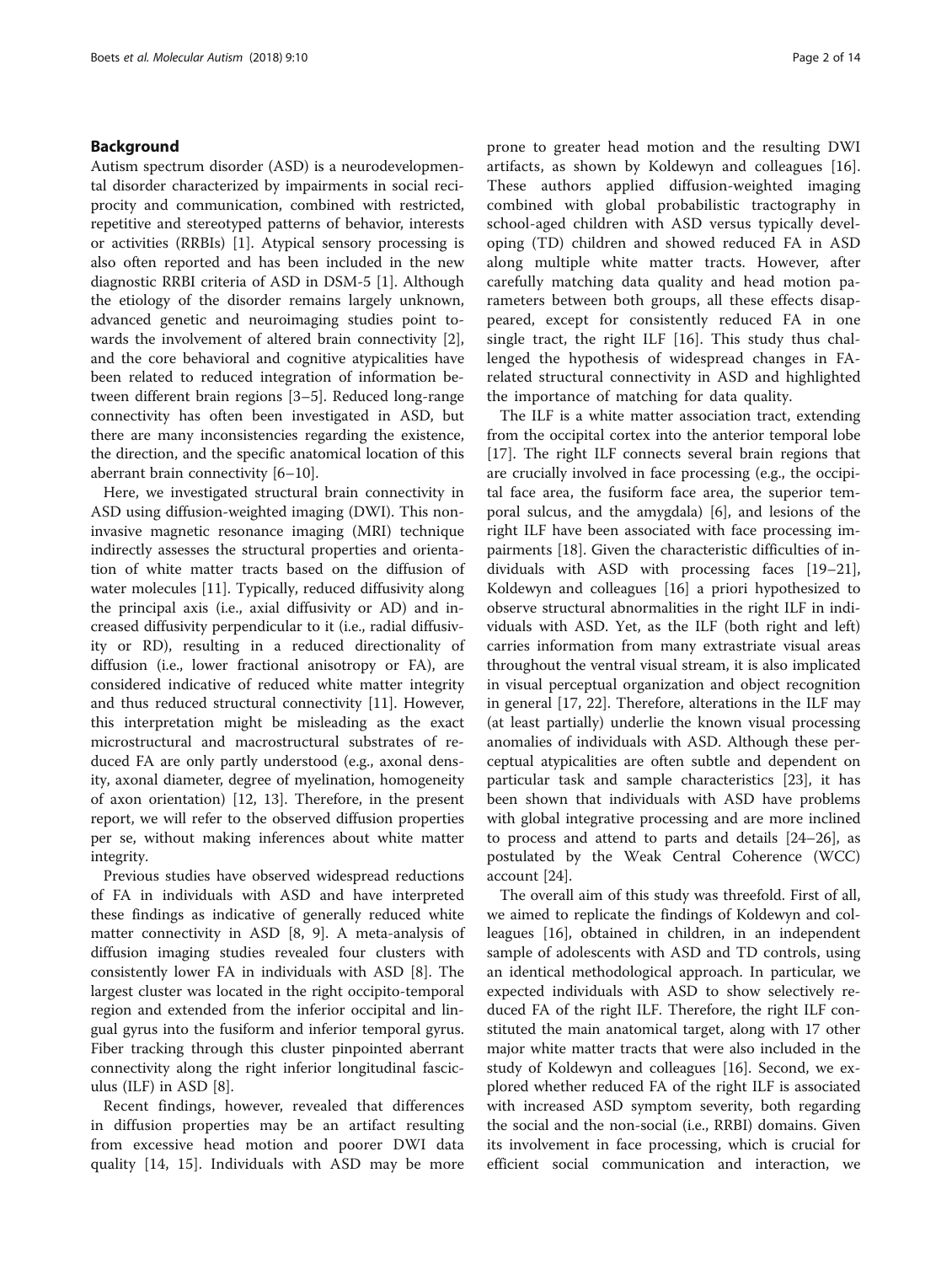<span id="page-2-0"></span>mainly expected an association of ILF properties with the social symptom domain. Yet, the ILF also plays a role in visual perception [[17](#page-12-0), [22\]](#page-12-0), and given that the perceptual peculiarities of individuals with ASD are pro-posed to underlie (at least some of) their RRBIs [[27\]](#page-12-0), it is warranted to also explore the association between ILF properties and general RRBI symptomatology. Third, given the involvement of the ILF in ventral visual stream processing, we examined the association between ILF diffusion properties and performance on several visual processing measures. Although both left and right ILF play a role in visual processing, within the context of studying an ASD sample and in line with our previous hypothesis, we mainly focused on the association between individual differences in FA of the right ILF and visual processing measures. Four tasks that are often used in ASD research and that each target visual information integration in a different manner were administered: a Fragmented Object Outlines task, a Coherent Motion task, a visual search task, and the Rey-Osterrieth Complex Figure task (ROCF) (for a detailed conceptual and technical description of these tasks, see Van Eylen et al. [[23](#page-12-0)]). Both the Fragmented Object Outlines task and the Coherent Motion task require visual information integration. However, the Fragmented Object Outlines task relies more on ventral visual stream functioning, as it requires form integration [\[28, 29](#page-12-0)], whereas the Coherent Motion task relies on dorsal visual stream functioning, since it requires the integration of motion signals [[30\]](#page-12-0). Therefore, it is expected that only performance on the Fragmented Object Outlines task is associated with ILF properties. The visual search task is more controversial in terms of the implicated visual processes. While it has traditionally been conceptualized to measure local processing abilities, it also requires various types of grouping and feature integration [[31, 32\]](#page-12-0) and may therefore also be associated with ventral stream ILF diffusion properties. Finally, the ROCF task does not provide an indication of processing abilities but provides an indication

of processing style, with a higher score indicating a more fragmented, locally oriented processing style, and a lower score reflecting a more global integrative processing style [[23](#page-12-0)]. For this task, we expect that a more integrative processing style is related to higher FA in the ILF.

## **Methods**

#### **Participants**

Nineteen boys with ASD and 19 TD boys participated in the study. All participants were aged between 11 and 18 years, had a full-scale IQ (FSIQ) above 80 and had normal or corrected-to-normal vision (with glasses or lenses). Data on pubertal development were not collected. Participants were excluded if they had a history of epilepsy, traumatic brain injury, and attention deficit/ hyperactivity disorder or if ASD was associated with a genetic syndrome. One individual with ASD had dyslexia and one had a developmental coordination disorder. None of the participants took psychotropic medication. Inclusion criteria for the ASD group were (1) a diagnosis of ASD made by the multidisciplinary Expertise Center for Autism (University Hospitals KU Leuven) in a standardized way according to DSM-IV-TR criteria [\[33](#page-12-0)]; (2) confirmation of their diagnosis with the Developmental, Dimensional, and Diagnostic interview (3di) [[34\]](#page-12-0) and (3) T-scores above 65 on the Social Responsiveness Scale (SRS) [\[35](#page-12-0), [36\]](#page-12-0). None of the TD participants, nor their first degree relatives, had a history of neurological or psychiatric conditions, nor a current medical, developmental or psychiatric diagnosis. Parents of the control children completed the SRS questionnaire [[35, 36](#page-12-0)] to exclude the presence of substantial ASD characteristics.

Application of a strict DWI data quality criterion (cf. supra) resulted in the selection of 17 adolescents with ASD (two left-handed) and 17 TD adolescents (two lefthanded), matched for age, performance IQ, sex, handedness, and MRI data quality (see Tables 1 and [2](#page-3-0)). Both groups differed (marginally) significantly with regard to

|                                                       | $ASD (n = 17)$ |     | TD $(n = 17)$ |     |         |
|-------------------------------------------------------|----------------|-----|---------------|-----|---------|
|                                                       | М              | SD. | M             | SD  | p value |
| Age (years)                                           | 13.8           | 1.3 | 14.4          | 2.0 | .27     |
| Performance IQ <sup>a</sup>                           | 104            | 15  | 112           | 15  | .14     |
| Verbal $IQ^a$                                         | 105            | 18  | 116           | 13  | .05     |
| Total $IQa$                                           | 105            | 14  | 114           | 10  | .03     |
| Social Responsiveness Scale (Total $T$ <sup>b</sup> ) | 90             | 10  | 44            | 8   | < .0001 |
| SRS Social Communication and Interaction              | 78             | 15  | 14            | 10  | < .0001 |
| <b>SRS RRBI</b>                                       | 16             | 5   | 1.3           | 1.6 | < .0001 |
| Repetitive Behavior Scale-Revised                     | 21             | 11  | 0.5           | 1.3 | < .0001 |

Table 1 Participant characteristics

<sup>a</sup>Standardized scores with population average  $M = 100$  and  $SD = 15$ <br>bstandardized scores with population average  $M = 50$  and  $SD = 10$ .

<sup>b</sup>Standardized scores with population average  $M = 50$  and  $SD = 10$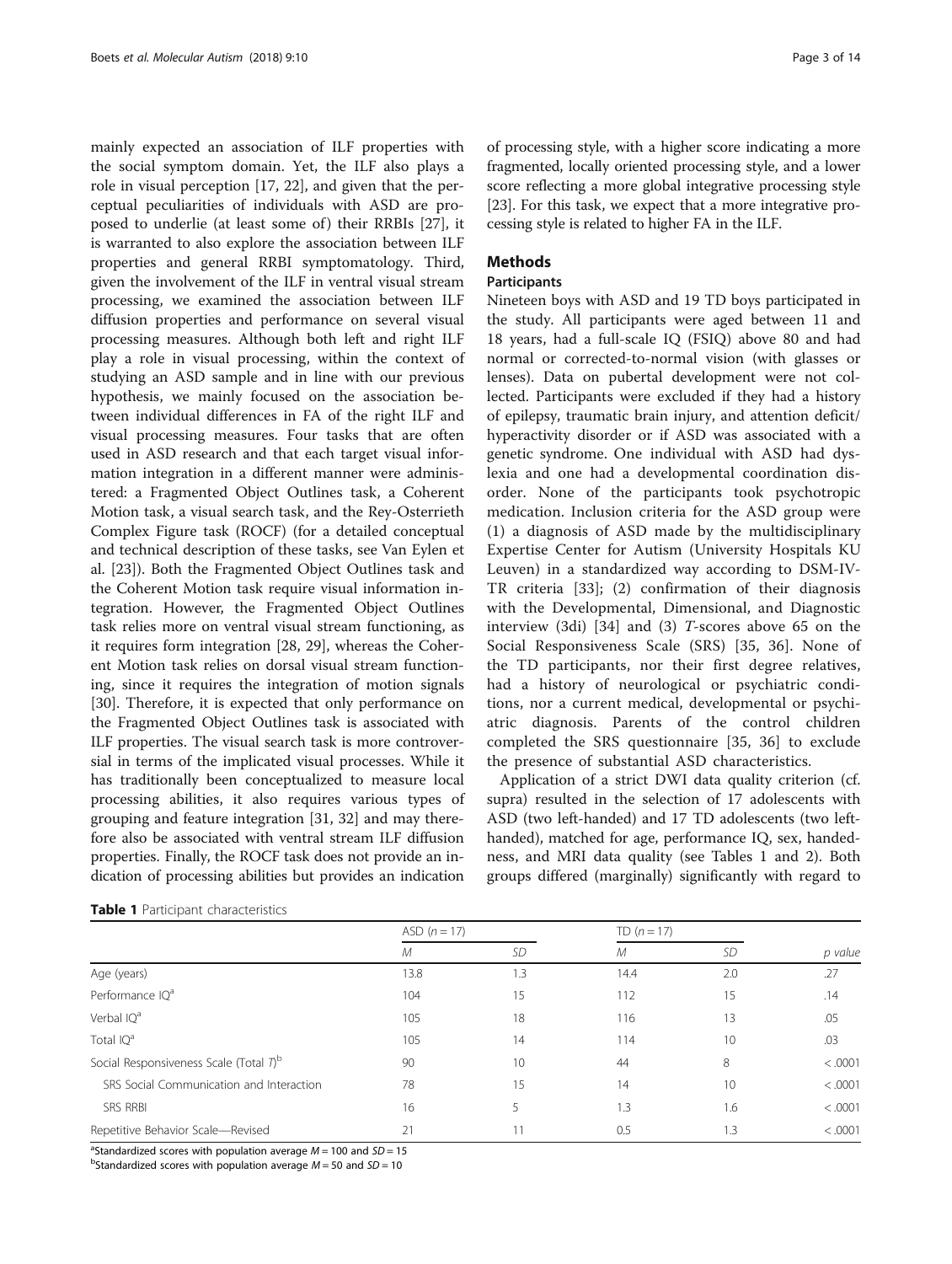## <span id="page-3-0"></span>Table 2 Between-group differences for DWI data quality measures and for FA per tract

|                                                 | $ASD(n=17)$ |           | TD $(n = 17)$ |           | F    | $p$ value |
|-------------------------------------------------|-------------|-----------|---------------|-----------|------|-----------|
|                                                 | M           | <b>SD</b> | $\mathcal M$  | <b>SD</b> |      |           |
| DWI data quality measures                       |             |           |               |           |      |           |
| Average translation                             | 1.4279      | 0.3591    | 1.4271        | 0.3597    | 0.00 | 0.995     |
| Average rotation                                | 0.0130      | 0.0047    | 0.0114        | 0.0041    | 1.16 | 0.290     |
| Percentage of slices with drop-out              | 0.2781      | 0.4457    | 0.1903        | 0.6030    | 0.23 | 0.633     |
| Average signal drop-out score                   | 1.0381      | 0.0437    | 1.0187        | 0.0332    | 2.12 | 0.155     |
| Fractional anisotropy (FA) per tract            |             |           |               |           |      |           |
| R inferior longitudinal fasciculus <sup>*</sup> | 0.4395      | 0.0259    | 0.4622        | 0.0293    | 5.74 | 0.023     |
| L inferior longitudinal fasciculus <sup>*</sup> | 0.4561      | 0.0319    | 0.4779        | 0.0286    | 4.43 | 0.043     |
| R anterior thalamic radiations                  | 0.3900      | 0.0261    | 0.4012        | 0.0208    | 1.94 | 0.173     |
| L anterior thalamic radiations                  | 0.3928      | 0.0248    | 0.4033        | 0.0295    | 1.26 | 0.269     |
| R cingulum-angular bundle                       | 0.3131      | 0.0351    | 0.2983        | 0.0215    | 2.21 | 0.147     |
| L cingulum-angular bundle                       | 0.2953      | 0.0379    | 0.2880        | 0.0303    | 0.38 | 0.541     |
| R cingulum-cingulate gyrus bundle               | 0.4161      | 0.0373    | 0.4302        | 0.0527    | 0.81 | 0.374     |
| L cingulum-cingulate gyrys bundle               | 0.4492      | 0.0468    | 0.4725        | 0.0596    | 1.61 | 0.214     |
| R corticospinal tract                           | 0.5243      | 0.0196    | 0.5228        | 0.0397    | 0.02 | 0.888     |
| L corticospinal tract                           | 0.5352      | 0.0230    | 0.5197        | 0.0307    | 2.79 | 0.105     |
| R superior longitudinal fasciculus-parietal     | 0.4037      | 0.0253    | 0.4103        | 0.0263    | 0.56 | 0.461     |
| L superior longitudinal fasciculus-parietal     | 0.4234      | 0.0485    | 0.4300        | 0.0381    | 0.19 | 0.662     |
| R superior longitudinal fasciculus-temporal     | 0.4711      | 0.0271    | 0.4816        | 0.0270    | 1.30 | 0.263     |
| L superior longitudinal fasciculus-temporal     | 0.4642      | 0.0304    | 0.4714        | 0.0274    | 0.52 | 0.477     |
| R uncinate fasciculus                           | 0.4002      | 0.0247    | 0.4018        | 0.0276    | 0.03 | 0.862     |
| L uncinate fasciculus                           | 0.3810      | 0.0247    | 0.3855        | 0.0244    | 0.28 | 0.603     |
| Forceps major (corpus callosum)                 | 0.5252      | 0.0866    | 0.5326        | 0.0759    | 0.07 | 0.793     |
| Forceps minor (corpus callosum)                 | 0.4976      | 0.0329    | 0.4938        | 0.0329    | 0.11 | 0.737     |

Note.  $\dot{p}$  < .05,  $\dot{g}$  roup difference that survives Bonferroni correction (α = 0.05/18 = 0.0028), after outlier exclusion (F(1,30) = 12.40,  $p = .0014$ )

verbal and total IQ. However, as we aimed to replicate the study of Koldewyn and colleagues [\[16](#page-12-0)] as closely as possible, we ensured to control for the same participant characteristics as these authors (i.e., age, performance IQ, sex, and data quality measures).

The study was approved by the local Ethical Board and informed consent was obtained from all parents/ guardians according to the Declaration of Helsinki, with additional assent from all participating children.

#### DWI data acquisition

After familiarization in a mock scanner, scanning was performed with a 32 head coil 3T Philips Achieva system at the University Hospitals Leuven. DWI data covering the entire brain and brainstem were acquired using an optimized single-shot spin-echo, echo planar imaging sequence with the following parameters: 58 contiguous saggital slices, slice thickness = 2.5 mm, repetition time  $(TR) = 7600$  ms, echo time  $(TE) = 65$  ms, field-of-view  $(FOV) = 240 \times 200 \times 145$  mm<sup>2</sup>, matrix size = 96  $\times$  94, in-

plane pixel size =  $2.12 \times 2.5$  mm<sup>2</sup>, acquisition time = 10 min 33 s. Diffusion gradients were applied in 60 noncollinear directions ( $b = 1300$  s/mm<sup>2</sup>) and one image without diffusion-weighting was acquired. Additionally, a high-resolution  $T_1$ -weighted anatomical scan was collected (182 contiguous coronal slices,  $TR = 9.6$  ms,  $TE =$ 4.6 ms,  $FOV = 250 \times 250 \times 218$  mm<sup>3</sup>, acquisition matrix =  $256 \times 256$ , voxel size =  $0.98 \times 0.98 \times 1.2$  mm<sup>3</sup>, acquisition  $time = 6 min 23 s$ .

#### DWI data processing

DWI data were analyzed using anatomically constrained global probabilistic tractography combined with an extensive data quality control, identical to the approach pursued by Koldewyn and colleagues [[16\]](#page-12-0). Tractography was carried out using the Tracts Constrained by Underlying Anatomy (TRACULA) tool within FreeSurfer [[37](#page-12-0)] (Fig. [1a](#page-4-0)). TRACULA is a tool for automatic reconstruction of 18 major white matter pathways in native subject-space from diffusion-weighted MR images. It uses global probabilistic tractography with anatomical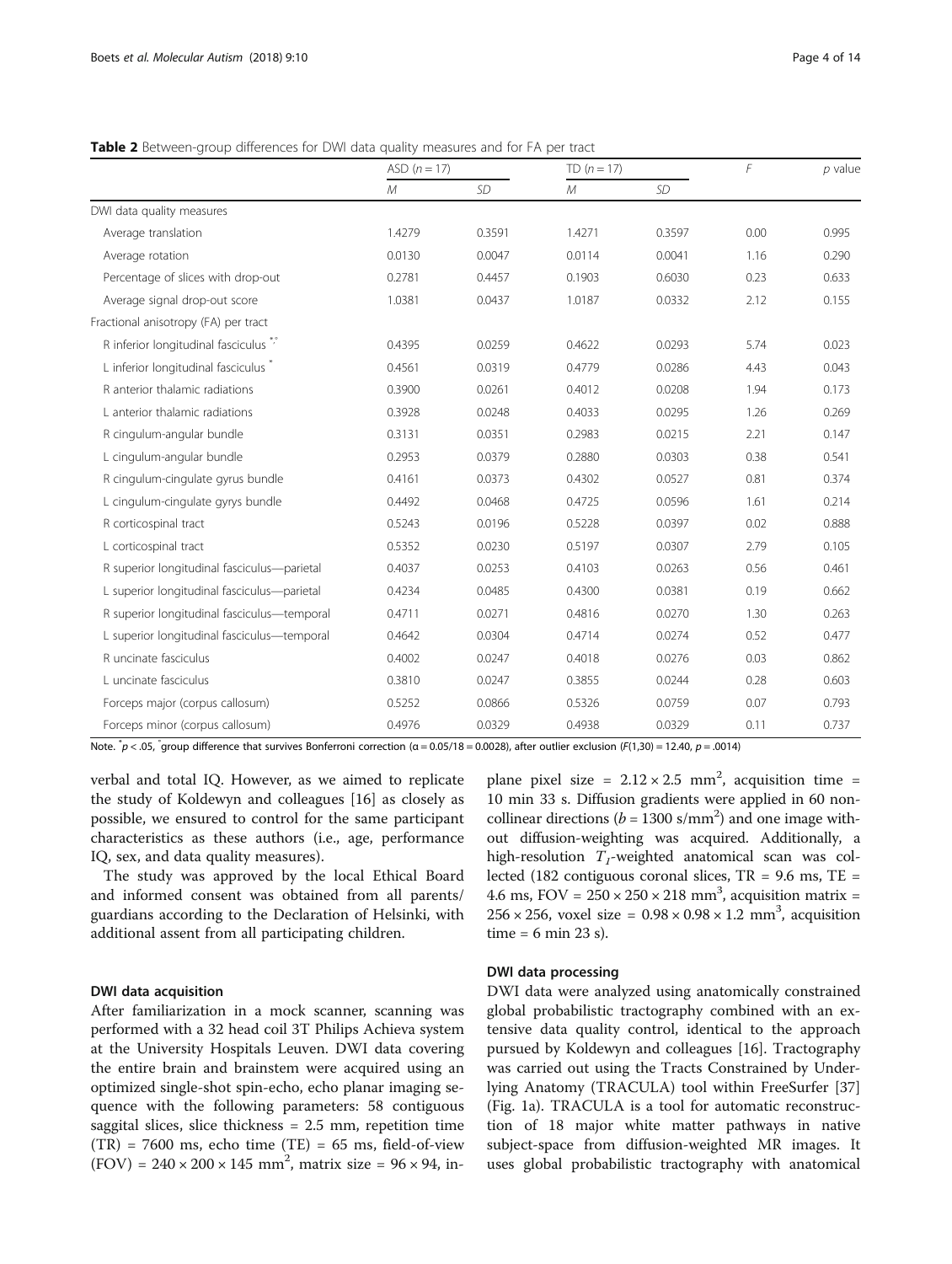<span id="page-4-0"></span>

priors. Prior distributions on the neighboring anatomical structures of each pathway are derived from an atlas and combined with the FreeSurfer cortical parcellation and subcortical segmentation of each subject's T1 structural image [\[38\]](#page-12-0) to constrain the tractography solutions. The posterior distribution of each of the white matter pathways is modeled as the product of (1) a data likelihood term, which uses the ball-and-stick model of diffusion and (2) a pathway prior term, which incorporates prior anatomical knowledge about the pathway trajectory from a set of training subjects. There is no assumption that the pathways have the same shape in the study subjects as in the training subjects, and thus, TRACULA does not rely on perfect alignment between study and training subjects.

Automated parcellation of the  $T_1$ -weighted images was performed with FreeSurfer 5.3.0 to identify gray and white matter volumes and to define specific cortical and subcortical regions in each participant [\[39](#page-12-0)]. All preprocessing of the diffusion-weighted images (image corrections, image quality assessment, intrasubject and inter-subject-registration, mask creation, tensor fitting, estimation of pathway priors), ball-andstick model fitting, pathway reconstruction, and extraction of DWI statistics were done using standard TRACULA settings. For each of the reconstructed tracts, mean values for FA, mean diffusivity (MD), RD, and AD were calculated by averaging the voxel values along the entire tract. In addition, supplementary analyses were performed where we calculated the DWI statistics only for the center of each tract (i.e., the single-voxel wide path with the highest probability, along the entire tract) or where we calculated a weighted tract average by weighting each DWI measure at each voxel in the tract by the pathway probability at that voxel.

DWI data quality measures comprised the average volume-by-volume translation, the average volume-byvolume rotation, the percentage of slices with excessive intensity drop-out, and the average drop-out score for slices with excessive intensity drop-out [[40\]](#page-12-0). Subjects exceeding an average translation of 2.5 mm and/or rotation of 1.5° were discarded from the sample. This head motion criterion resulted in the removal of two ASD and two TD participants, and resulted in two participant groups that were well matched in terms of the four motion characteristics (see Table [2](#page-3-0)).

## Visual processing measures and behavioral questionnaires

Prior to scanning, all participants performed four visual processing tasks, as part of a study of Van Eylen and colleagues [\[23](#page-12-0)]. In the Fragmented Object Outlines task, the outline of an object was gradually built up in ten steps, from the most fragmented image (showing 10% of the contour) to the completely closed contour, and participants had to correctly identify the object as soon as possible. The main outcome measure was the correct identification latency (in ms), with a higher score reflecting slower performance. This task requires bottom-up contour integration, as well as top-down matching of the perceptual input with object representations stored in memory, and semantically labeling it. In the Coherent Motion task, participants were presented with a random dot kinematogram and had to detect the direction of coherently moving dots by integrating the motion stimuli. A coherent motion threshold was estimated by varying the percentage of coherently moving dots. This threshold reflects the smallest proportion of coherently moving dots that is necessary to reliably perceive the global direction of motion, with higher scores reflecting reduced performance. In the *visual search* task, participants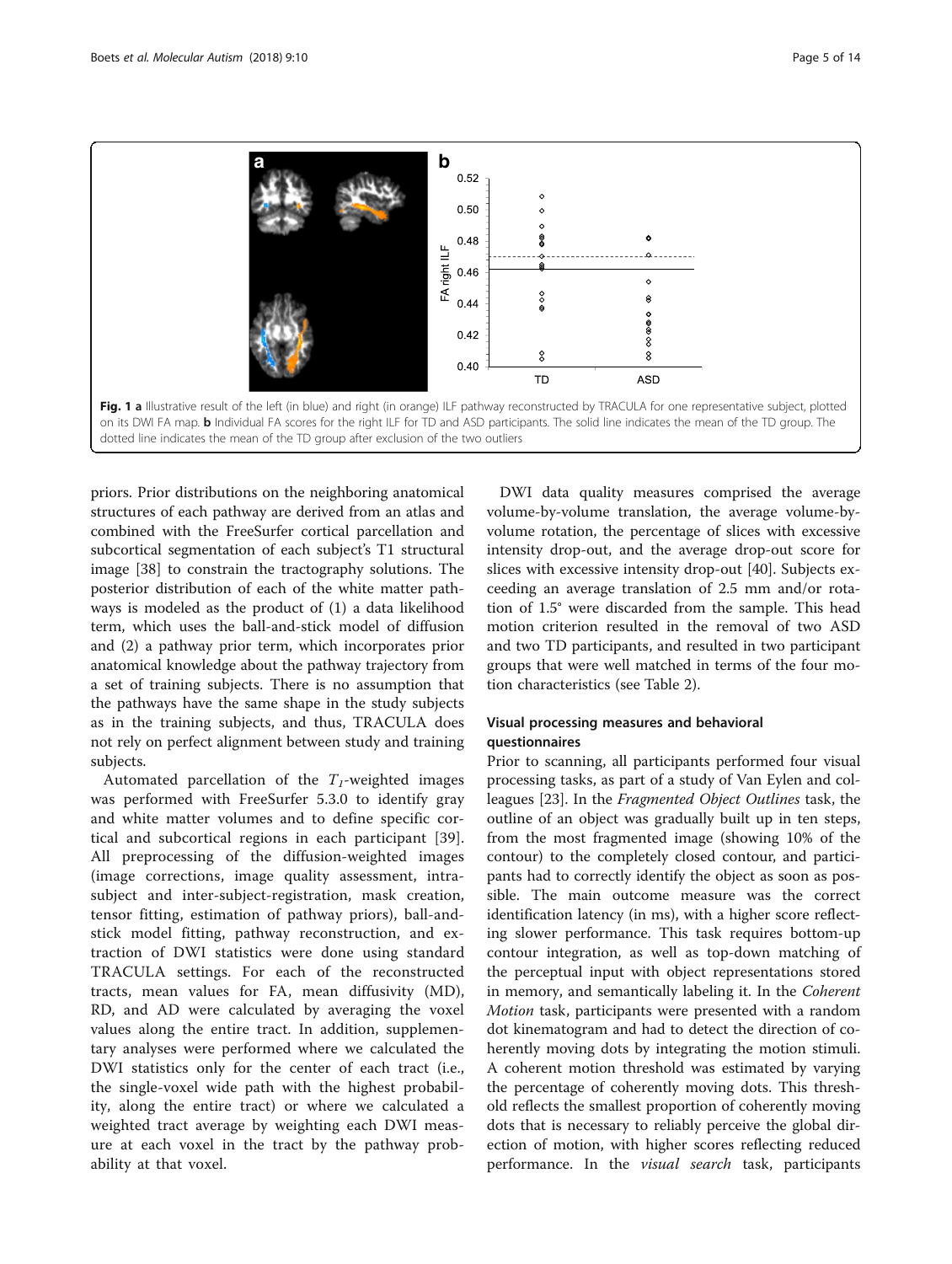<span id="page-5-0"></span>watched a stimulus display containing a pre-specified target hidden among distractors, and participants had to touch the target as soon as possible on a touch screen. Two within-subject factors were manipulated: the number of distractors (14 vs. 24) and the target-distractor similarity (low vs. high). The target detection latency (in ms) was registered, which is the time needed to touch the correct target. Finally, the Rey-Osterrieth Complex Figure (ROCF) task provided an indication of the visual processing style. Participants had to copy the ROCF, and the degree of continuity or coherence in the drawing process was evaluated by calculating a fragmentation score. This score ranged from 0 to 9, with a higher score indicating a more fragmented, locally oriented processing style, and a lower score reflecting a more global integrative processing style. A more detailed description of each of these tasks and their analysis approach is provided by Van Eylen and colleagues [[23\]](#page-12-0).

In addition to the experimental tasks, two questionnaires were administered to assess ASD characteristics. The Social Responsiveness Scale (SRS) assesses a wide range of behaviors characteristic of ASD and covers subscales for "social communication and interaction" and for "restricted and repetitive patterns of behavior and interests" (RRBIs) [[36\]](#page-12-0). Likewise, the Repetitive Behavior Scale—Revised (RBS-R) assesses the RRBIs observed in individuals with ASD [[41\]](#page-12-0).

## Statistical analysis

Distribution analyses were performed and measures were  $log_{10}$  or square root transformed to obtain normal distributions. For the DWI data, two outliers were identified in the FA data of the right ILF in the TD group (cf. Fig. [1b](#page-4-0)). All analyses were performed with these outliers included as well as excluded, and we report the more valid analysis, i.e., including the outliers for the group comparison and excluding the outliers for the correlation analyses (since the correlation analyses were disturbed by these outliers). Concerning the group comparisons, standard ANOVAs were performed for the DWI measures, the SRS and RBS-R questionnaires, the Coherent Motion test, and the ROCF fragmentation score. For the Fragmented Objects Outline task, a repeated measures mixed model analysis was carried out with group (ASD vs. TD) as between-subject variable and stimulus type (curved vs. straight) and stimulus homogeneity (low vs. high) as within-subject variables. For the visual search task, a repeated measures mixed model analysis was carried out with group (ASD vs. TD) as between-subject variable and target-distractor similarity (low vs. high) and number of distractors (14 vs. 24) as within-subject variables. For the repeated measures analyses, the Kenward-Roger method was used to calculate the degrees of freedom, and group contrasts for specific levels of a within-subject factor were corrected using the Tukey-Kramer procedure. Regarding the correlation analyses, whole-sample (partial) Pearson correlations were calculated to investigate the association between FA values of the white matter tracts, ASD characteristics, and visual processing measures. All analyses were conducted using the general statistical software package SAS Version 9.4 [[42\]](#page-12-0).

All reported  $p$  values are uncorrected for multiple comparisons, except for a Tukey-Kramer correction for the post-hoc group contrasts in the repeated measures analyses (i.e., when comparing both groups on the low and high similarity condition of the visual search task). A Bonferroni correction for multiple comparisons was applied by dividing the significance level ( $\alpha = 0.05$ ) by the number of comparisons per type of analysis. For each type of analysis, we also report the Bonferroni cor-rected significance level (α) in the "[Results](#page-6-0)" section. Note, however, that within the context of this replication study, we had a clear a priori hypothesis in which tract to observe group differences in diffusion properties, thus reducing the need to correct for multiple comparisons. Moreover, in a study with a relatively small sample and a large number of measures, correction for multiple comparisons would not only reduce the chance of making a type I error (i.e., incorrectly rejecting a null hypothesis, which results in false positives) but also dramatically enhance the chance of making a type II error (i.e., incorrectly accepting the null hypothesis, which results in false negatives) [\[43](#page-12-0)]. As studies in smaller samples are less sensitive to trivial effects and type I errors, correction for multiple comparisons is less relevant and scientific importance is better reflected by effect sizes and their confidence intervals [\[44](#page-12-0)]. Accordingly, Cohen's d group effect sizes (and confidence intervals) were calculated by dividing the estimated group difference by the pooled standard deviation. To calculate the pooled standard deviation, a simplified formula could be used  $(\sqrt{[(\sigma_1^2 + \sigma_2^2)/2]}),$  because our samples have equal size. An effect size ranging from 0.2 to 0.3 is considered small, values around 0.5 are medium, and values of 0.8 or above are considered large effects [\[45](#page-12-0)].

Finally, to quantify the success or failure of our attempt to replicate the findings of Koldewyn and colleagues [[16\]](#page-12-0) concerning group differences in FA values for the 18 tracts, we performed three Bayes factor tests [[46\]](#page-12-0) (for the applied R-script, see Additional file [1](#page-11-0)). All these Bayes factors express the weighted likelihood ratio between a null hypothesis and an alternative hypothesis. Firstly, the equality-of-effect-size Bayes factor quantifies the evidence for the null hypothesis that the effect sizes in our study equal the effect sizes in the study of Koldewyn and colleagues [\[16\]](#page-12-0), versus the alternative hypothesis that the effect sizes in both studies are not equal. For this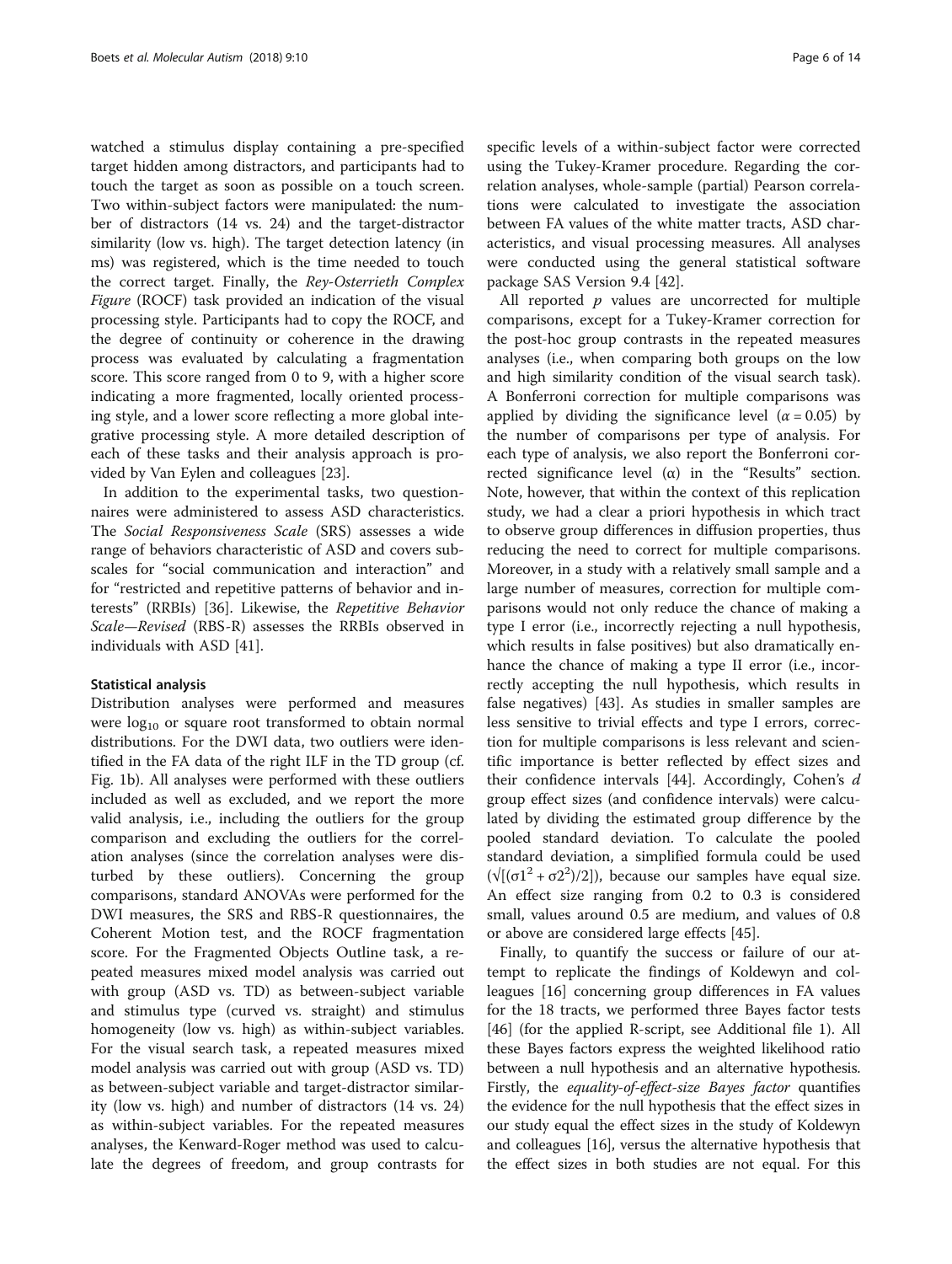<span id="page-6-0"></span>Bayes factor, values higher than 1 indicate support for the null hypothesis (suggesting successful replication), whereas values lower than 1 indicate support for the alternative hypothesis. Secondly, the replication Bayes factor quantifies the evidence that the data provide for the hypothesis that the effect that we found in our replication attempt is consistent with the effect found in the original study of Koldewyn and colleagues [\[16](#page-12-0)], versus the null hypothesis that the effect is zero. Values higher than 1 indicate support for the replication hypothesis, whereas values lower than 1 indicate support for the null hypothesis. However, values between 3 and 1/3 are considered anecdotal and indicate that the outcome is indecisive [\[47\]](#page-12-0). This is the case when the difference between the postulated effect in the null hypothesis and the replication hypothesis is small, so when the effect found in the original study is non-significant and the effect size is close to zero. Therefore, this test is mainly relevant to evaluate the replication success of the significantly lower FA value in the right ILF for the ASD group, as reported by Koldewyn and col-leagues [\[16](#page-12-0)]. Thirdly, we calculated the *fixed-effect meta*analysis Bayes factor, in which we pooled the data from our study and the study of Koldewyn and colleagues [[16](#page-12-0)]. This factor quantifies the evidence that the pooled data provide for the hypothesis that the true effect is present (i.e., the alternative hypothesis) versus absent (i.e., the null hypothesis), with values higher than 1 providing support for the alternative hypothesis. By pooling the data from both studies, we overcome the power problem of our current study. More specifically, with a sample size of 17 included participants per group, the population effect size needs to be 0.99 or higher, to achieve a power of 80%. Furthermore, only effect sizes of 0.69 or higher achieve a power of 50% and can thus result in a significant group difference ( $p < 0.05$ ). We therefore lack power to detect more subtle group differences with an effect size smaller than 0.69. However, by pooling the data from both studies and by calculating the fixed-effect meta-analysis Bayes factor, we can quantify the combined evidence for the presence or absence of an effect for each of the 18 fiber tracts. For all Bayes factors (BFs), values in between 3 and 1/3 indicate that the data are ambiguous, making the outcome indecisive.

## Results

Statistics for the DWI data quality measures average volume-by-volume translation, average volume-byvolume rotation, percentage of slices with signal dropout, and average signal drop-out severity are displayed in Table [2](#page-3-0) and indicate that groups were well matched in terms of DWI data quality.

Given our aim to replicate the findings of Koldewyn and colleagues [[16](#page-12-0)], we primarily focused on the FA values of the white matter tracts, especially of the right ILF. A one-way ANOVA comparing ASD vs. TD on each of the 18 tracts revealed similar FA values for both groups on every tract, with the exception of significantly reduced FA in ASD for the right and left ILF (see Table [2](#page-3-0), and Figs. [1b](#page-4-0) and 2). To quantify the evidence that our data provide for replicating the findings from the study of Koldewyn and colleagues [\[16](#page-12-0)], we calculated three Bayes Factors (see Table [3](#page-7-0)). Firstly, the equality-of-effect-

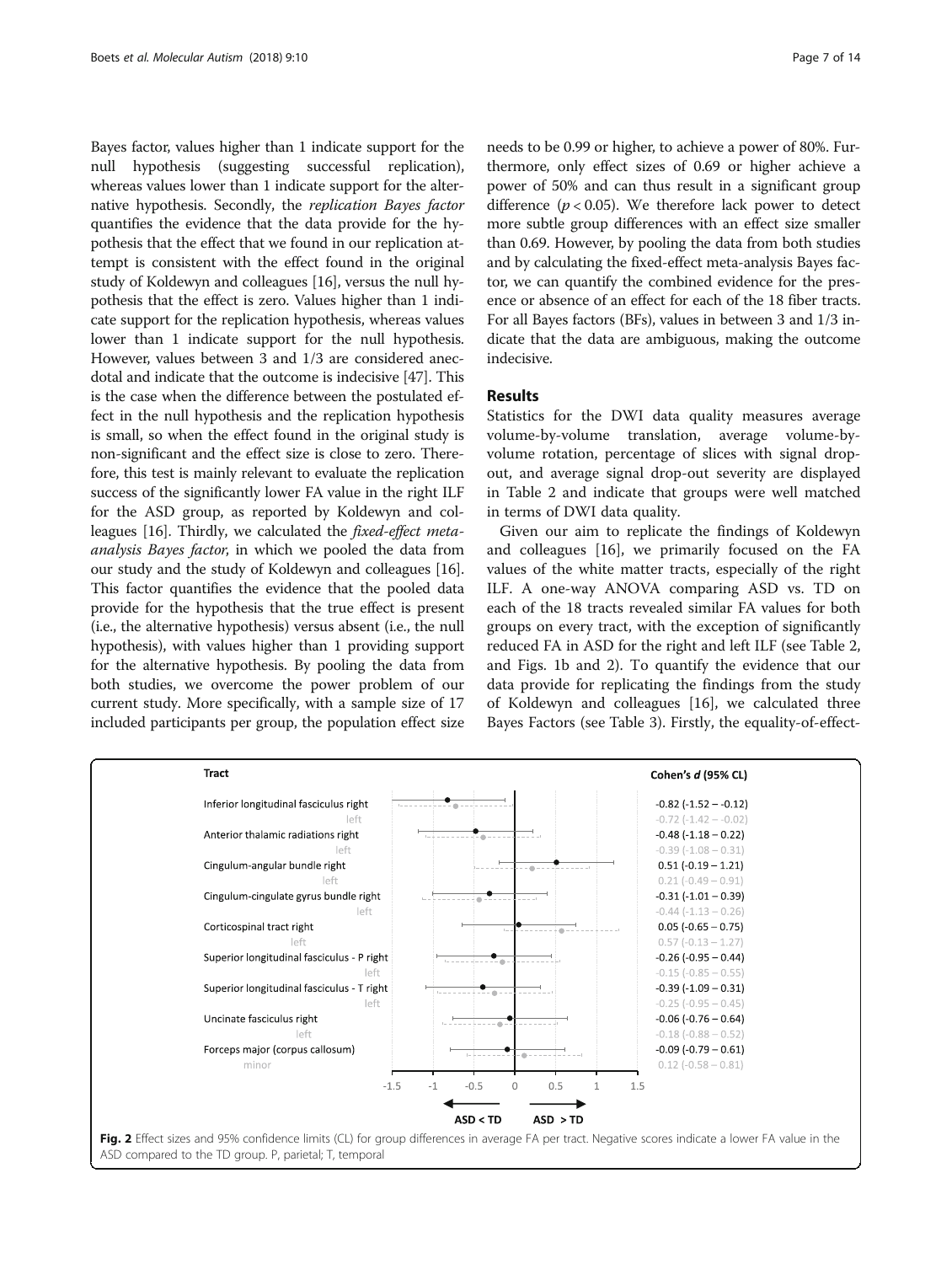|                                             | Equality-of-effect-size BF | Replication BF | Fixed-effect meta-analysis BF |
|---------------------------------------------|----------------------------|----------------|-------------------------------|
| R inferior longitudinal fasciculus          | 3.89                       | 11.56          | 124.67                        |
| L inferior longitudinal fasciculus          | 2.69                       | 4.45           | 2.00                          |
| R anterior thalamic radiations              | 1.93                       | 0.95           | 0.05                          |
| L anterior thalamic radiations              | 2.77                       | 1.00           | 0.05                          |
| R cingulum-angular bundle                   | 0.54                       | 0.26           | 0.12                          |
| L cingulum-angular bundle                   | 4.08                       | 1.00           | 0.16                          |
| R cingulum-cingulate gyrus bundle           | 3.33                       | 0.97           | 0.12                          |
| L cingulum-cingulate gyrys bundle           | 2.58                       | 1.11           | 0.14                          |
| R corticospinal tract                       | 4.11                       | 0.83           | 0.08                          |
| L corticospinal tract                       | 1.56                       | 1.15           | 0.04                          |
| R superior longitudinal fasciculus-parietal | 3.32                       | 0.89           | 0.06                          |
| L superior longitudinal fasciculus-parietal | 3.42                       | 0.73           | 0.09                          |
| R superior longitudinal fasciculus-temporal | 2.85                       | 1.07           | 0.13                          |
| L superior longitudinal fasciculus-temporal | 3.97                       | 1.02           | 0.15                          |
| R uncinate fasciculus                       | 3.89                       | 0.78           | 0.10                          |
| L uncinate fasciculus                       | 3.81                       | 0.86           | 0.06                          |
| Forceps major (corpus callosum)             | 4.18                       | 0.87           | 0.10                          |
| Forceps minor (corpus callosum)             | 3.35                       | 0.69           | 0.11                          |

<span id="page-7-0"></span>Table 3 An overview of the Bayes factors (BF) per tract to quantify the replication results [\[46\]](#page-12-0). For an explanation of each of these BFs, see the "[Statistical analysis](#page-5-0)" section

size Bayes factor was higher than 1 for all of the tracts, except for the right CAB, indicating that for all those tracts, there is more evidence that the effect sizes of both studies are equal. However, for several tracts, this Bayes factor was between 3 and 1/3 (i.e., for the left and right ATR, for the left CCG, CST and ILF, and for the right SLFT and CAB), indicating that the evidence for those tracts is indecisive (see Table 3). Secondly, the replication Bayes factor for the right ILF showed that it is 11.6 times more likely that the observed reduction in FA in the ASD group is a replication of the effect found in the study of Koldewyn and colleagues [[16](#page-12-0)] than that this effect is truly zero. Interestingly, for the left ILF, the replication Bayes factor was also larger than 3 (i.e., 4.5). In line with our expectations, the replication Bayes factor was inconclusive  $(1/3 < BF < 3)$  for almost all other tracts (see Table 3), since the postulated effect under the replication hypothesis was close to that predicted under the null hypothesis. For the right CAB, however, this Bayes factor indicates that it is 3.8 times more likely that the difference in FA is truly zero than that we replicated the effect described by Koldewyn and colleagues [\[16](#page-12-0)]. Thirdly, the fixed-effect meta-analysis Bayes factor also provided strong evidence that the observed lower FA value in the right ILF for the pooled ASD group is a true effect ( $BF = 125$ ). For the left ILF, the evidence is indecisive  $(BF = 2)$ , but for all other tracts, this factor indicated that it is 6 to 23 times more likely that the effect is truly zero than that there is a group difference in FA  $(1/23.3 < BF < 1/6.3)$ .

Concerning AD, RD, and MD, a one-way ANOVA comparing ASD vs. TD revealed similar values for both groups on each of the 18 tracts (all  $p > .10$ ), with the exception of significantly increased RD in ASD in the right ILF  $(F(1,32) = 4.54, p = .041, d = .73)$ .

Four supplementary analyses were performed on the DWI statistics. First, we calculated the DWI statistics only for the center of each tract, revealing reduced FA in ASD in right ILF  $(F(1,32) = 5.09, p = .031, d = -0.77)$ , marginally significantly reduced FA in ASD in left ILF  $(F(1,32) = 4.07, p = .052, d = -0.69)$ , and increased RD in ASD in right ILF  $(F(1,32) = 6.61, p = .015, d = 0.88)$ , with all other measures similar for both groups  $(p > .10)$ . Second, we calculated weighted DWI averages by weighting each DWI measure at each voxel in the tract by the pathway probability at that voxel. This analysis revealed reduced FA in ASD in right ILF  $(F(1,32) = .4.58, p = .040,$  $d = -0.73$ ) and increased RD in ASD in right ILF  $(F(1,32) = 4.49, p = .042, d = 0.72)$ , with all other measures similar for both groups ( $p > .098$ ). Third, we reanalyzed the data of FA of right ILF after excluding two outlying TD subjects (as evidenced in Fig. [1b](#page-4-0)). This analysis revealed significantly reduced FA of the right ILF in ASD ( $F(1,30) = 12.40$ ,  $p = .0014$ ,  $d = -1.25$ ), which survives Bonferroni multiple comparison correction for the 18 assessed tracts ( $\alpha$  = .05/18). Fourth, we reanalyzed the data of FA of the right ILF after excluding the four left-handed subjects, as handedness may reflect lateralization of language, which in turn may impact upon lateralization of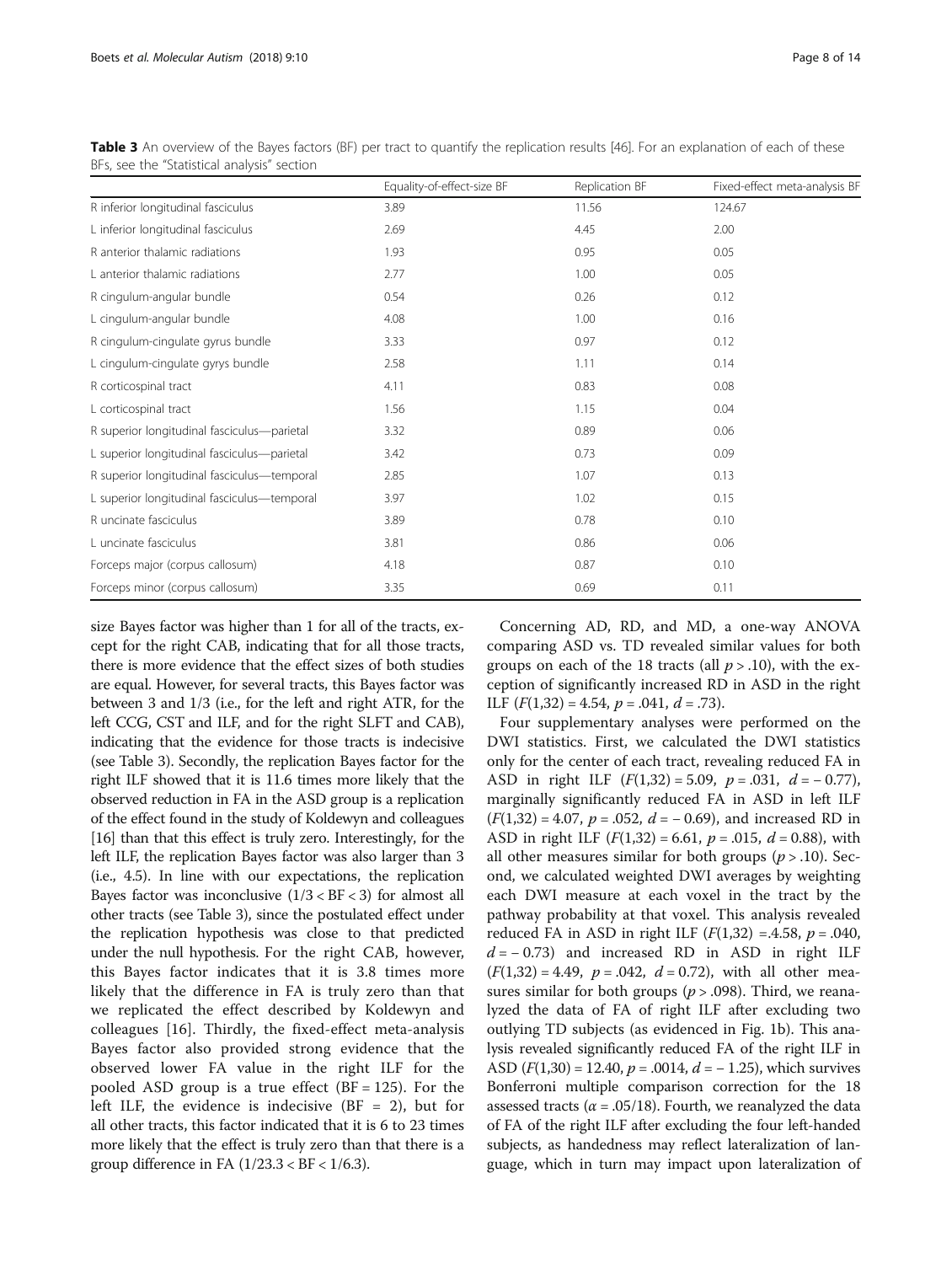face-sensitive areas [\[48](#page-12-0)]. This analysis again revealed significantly reduced FA of the right ILF in ASD  $(F(1,28) =$ 6.11,  $p = .019$ ,  $d = -0.90$ ).

As expected, individuals with ASD scored significantly higher on each of the questionnaires assessing ASD characteristics, both for impairments in social communication and interaction and for RRBIs (cf. SRS, RBS-R; see Table [1\)](#page-2-0). These results survive Bonferroni correction, since the *p* value is smaller than 0.0125 ( $\alpha$  = 0.05/4).

Pertaining to the visual measures, individuals with ASD were slower to detect the target in the visual search task, particularly in the high-similarity condition with highly similar target-distractor items (see Table 4). When applying a stringent Bonferroni correction, this last group difference became marginally significant  $(\alpha = 0.05/4 =$ 0.0125), although the effect size was medium to large  $(d =$ 0.72). No significant group differences were found on the other visual processing measures (i.e., the Fragmented Object Outlines task, the Coherent Motion task, and the ROCF task) (see Table 4).

Next, we calculated whole-group Pearson correlations between FA of the right ILF and ASD characteristics and between FA of the right ILF and visual processing measures (see Additional files [2](#page-11-0) and [3](#page-11-0)). As both groups were preselected to differ in terms of ASD symptoms, group membership was partialed out from all correlations involving ASD characteristics. While lower FA in the right ILF showed a slight association with the presence of more ASD characteristics (SRS total score: *partial*  $r(29)$ )  $= -0.27$ ,  $p = .15$ ; SRS Social Communication and Interaction scale: *partial*  $r(29) = -0.26$ ,  $p = .17$ ; SRS RRBI scale: *partial*  $r(29) = -0.18$ ,  $p = .34$ ), none of these correlations were significant, and the association only approached significance for the RBS-R questionnaire (*partial*  $r(29) = -0.37$ ,  $p = .05$ ). Pertaining to the visual measures, lower FA in the right ILF showed a marginally significant association with slower visual search  $(r(29) =$  $-0.34$ ,  $p = .059$ ) and a more part-oriented processing style as indexed by the fragmentation score on the ROCF  $(r(30) = -0.34, p = .05)$ . However, these results did not survive Bonferroni correction ( $\alpha$  = 0.006). No association was observed with coherent motion sensitivity  $(r(30) = -0.23, p = .22)$  or performance on the Fragmented Object Outlines task  $(r(30) = -0.23, p = .21)$ . Due to the small sample size, none of these correlations sustained in the separate participant groups, except for associations in the ASD sample between lower FA in right ILF and a more fragmented processing style (ROCF:  $r(15) = -0.50$ ,  $p = .04$ ) and a trend towards more RRBIs on the RBS-R questionnaire  $(r(14) = -0.46, p = .07)$ . In the TD group, the association with ASD characteristics was substantial but not significant (SRS:  $r(13) = -.42$ , p = .12). None of the 17 other white matter tracts showed an association with quantitative ASD characteristics or visual processing measures, except for two tracts: lower FA in the left and right cingulate-cingulum gyrus (CCG) bundle was associated with slower performance on the Fragmented Objects Outline task  $(r(30) = -0.43, p = .01)$ and  $r(30) = -0.35$ ,  $p = .04$ , respectively) and with slower visual search  $(r(29) = -0.45, p = .009$  and  $r(29) = -0.34,$  $p = .049$ , respectively) (see Additional file [3](#page-11-0)). However, none of these associations survived Bonferroni correction ( $\alpha$  = 0.006).

## **Discussion**

The literature on neural processing in ASD is extensive and characterized by divergent and inconsistent findings. This partially reflects the characteristic heterogeneity of the disorder [[49\]](#page-12-0), but may also be due to the use of suboptimal analysis approaches and less reliable data quality assessment. A recent study applied state-of-the-art global probabilistic tractography combined with stringent DWI data quality criteria and found that aberrant structural connectivity in children with ASD may be confined to one specific white matter tract, the right inferior longitudinal fasciculus or ILF [[16\]](#page-12-0). To further consolidate

|  |  | <b>Table 4</b> Between-group differences for the visual processing measures |  |
|--|--|-----------------------------------------------------------------------------|--|
|  |  |                                                                             |  |

|                                        | $ASD (n = 17)$ |      | TD $(n = 17)$ |     | Group             | $p$ value | Cohen's d |
|----------------------------------------|----------------|------|---------------|-----|-------------------|-----------|-----------|
|                                        | М              | SD   | М             | SD  | test<br>statistic |           |           |
| Fragmented Objects Outline Task (ms) a | 4335           | 1252 | 4031          | 919 | $F = 0.91$        | .35       | 0.31      |
| Coherent Motion Task (% coherence)     | 29             | 12   | 24            |     | $F = 2.02$        | .17       | 0.48      |
| Visual search task (ms) b              | 2075           | 505  | 1825          | 295 | $F = 2.93$        | .09       | 0.52      |
| Low similarity <sup>c</sup>            | 1792           | 421  | 1677          | 295 | $t = 0.72$        | .47       | 0.25      |
| High similarity <sup>c</sup>           | 2360           | 634  | 1973          | 381 | $t = 2.51$        | .017      | 0.72      |
| ROCF fragmentation score               | 5.4            | 2.1  | 4.2           | 2.8 | $F = 1.76$        | .19       | 0.46      |

Note. Since the groups were compared on four tasks, a Bonferroni correction results in a significance level (a) of 0.0125

<sup>a</sup>Other effects retained in the model for Fragmented Objects Outline Task: within-subject factors type (F(1,1279) = 13.07, p < .001) and homogeneity

 $(F(1, 1279) = 54, p = 5001)$ 

 $b$ Other effects retained in the model for visual search: within-subject factors target-distractor similarity (F(1,1285) = 86.07, p < .001), number of distractors  $(F(1,1285) = 57.67, p < .001)$ , and the interaction between group and target-distractor similarity  $(F(1,1285) = 7.68, p = .006)$ 

Tukey-Kramer correction was performed for group contrasts for the specific levels of a within-subject factor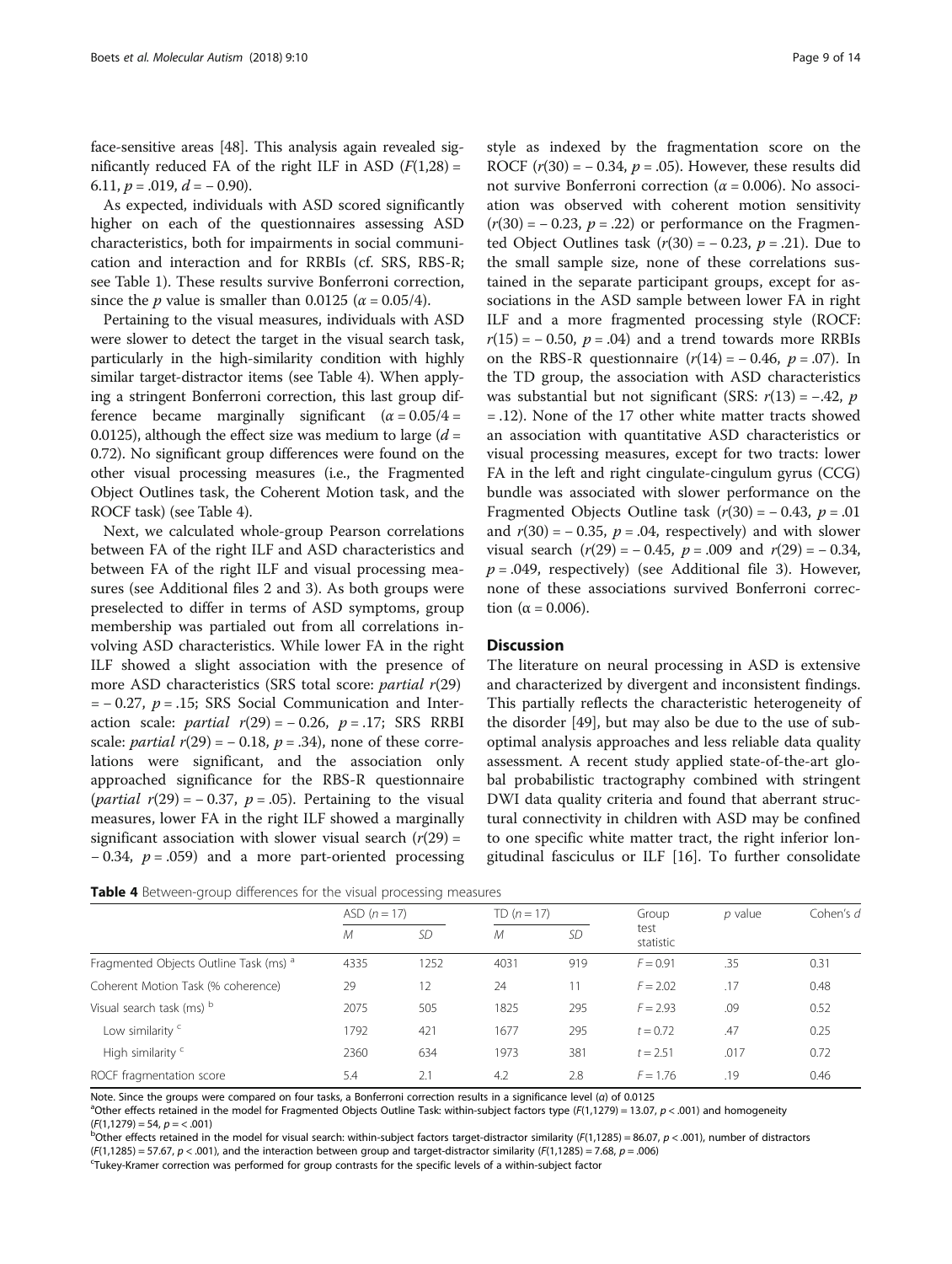this finding, we replicated the study design of Koldewyn and colleagues [\[16\]](#page-12-0), by applying an identical analysis approach and identical head motion and DWI data quality matching, in adolescents with and without ASD.

Similar to the findings of Koldewyn and colleagues [[16\]](#page-12-0), we found that adolescents with ASD showed reduced FA in the ILF and not in any of the 16 other white matter tracts. In our study, significantly reduced FA in the right ILF was consistently observed across a number of different analysis approaches and the effect size was large (i.e.,  $d = -0.82$  in the current adolescent sample, as compared to  $d = -0.68$ , in the school-aged sample of Koldewyn and colleagues). Furthermore, the Bayes factor tests provided strong evidence that we replicated the findings of Koldewyn and colleagues [\[16\]](#page-12-0) and that the observed lower FA value in the right ILF for the ASD group is a true effect. Likewise, in both studies, reduced FA in the right ILF was driven by increased RD in the ASD sample. The particular anatomical location of aberrant diffusion in ASD coincides with the major cluster of reduced FA across a series of whole-brain DWI studies (as calculated in a meta-analysis [\[8\]](#page-12-0)) and is also supported by a number of DWI tractography studies [\[50](#page-12-0)–[52\]](#page-12-0). Together with findings of reduced functional occipito-temporal connectivity [\[10\]](#page-12-0), this suggests a dysfunction of the right ILF in ASD.

Contrary to previous studies and reviews [[6](#page-12-0), [8](#page-12-0), [9](#page-12-0), [16](#page-12-0)], we also observed significantly reduced FA in the left ILF  $(d = -0.72)$  in the ASD group. However, this group difference was less consistently observed across different analysis approaches, and—as it was not a priori predicted—it did not survive correction for multiple comparisons. A closer look at the data of Koldewyn and colleagues [[16](#page-12-0)] shows that FA in the left ILF was also significantly reduced in ASD in their original analysis without head motion and data-quality matching. Yet, in the more stringent analysis, the group difference was no longer significant, but still substantial  $(d = -0.34)$ . The replication Bayes factor also indicated that the observed lower FA value in the left ILF for the ASD group corresponds to the effect reported by Koldewyn and colleagues [[16](#page-12-0)], rather than showing that the effect is zero. However, according to the fixed-effect meta-analysis Bayes factor, the pooled data of both studies provide indecisive evidence. Taken together, this indicates that the observation of reduced FA in the left ILF is not as robust as in the right ILF and should be interpreted with caution.

Concerning the issue of selective alterations in one particular white matter tract in ASD, it should be noted that our sample was too small to reliably demonstrate the absence of more subtle group differences in white matter properties. To overcome this limitation, we calculated the fixed-effect meta-analysis Bayes factor on the pooled data from our study and the study of Koldewyn and colleagues [[16\]](#page-12-0). This Bayes factor provided strong evidence that the observed lower FA value in the right ILF of the ASD group is indeed a true effect (in fact, based on the findings in both studies, it is 125 times more likely that this effect is truly present instead of absent). For the left ILF, the evidence was inconclusive, but for all other tracts, the meta-analysis Bayes factor clearly suggested that group differences are absent (depending on the tract it is 6 to 23 times more likely that FA values across groups are similar instead of different). Therefore, the combined findings across both studies confirm the presence of alterations in right ILF in ASD and may question the common idea of more widespread alterations in white matter in ASD (although they leave us with uncertainty regarding the left ILF).

Additionally, our findings also illustrate the heterogeneity in white matter properties within the ASD population (see Fig. [1](#page-4-0)b), indicating that results of group comparisons should be interpreted with caution. This heterogeneity implies that not every individual participant with ASD has reduced FA in the right ILF, despite the observed group difference. Likewise, for the other tracts, the absence of a group difference in FA does not imply that none of the participants with ASD may show alterations in any of these tracts. Besides heterogeneity at the brain level [[49](#page-12-0)], ASD is also characterized by heterogeneity at the cognitive level [[53](#page-13-0)] and at the behavioral level, as each ASD symptom has a wide range of manifestations [\[1\]](#page-11-0). This heterogeneity at different levels stimulates a more dimensional approach to examine the link between alterations in white mater organization and variations in cognition and ASD symptom severity.

The observed alterations in white matter organization can potentially underlie some of the cognitive characteristics of ASD. In this study, we focused on the role of the right ILF in visual processing. According to one of the dominant theories on visual processing in ASD (i.e., the Weak Central Coherence account), individuals with ASD show relatively impaired global integrative processing and are more inclined to process and attend to parts or details [[24](#page-12-0)]. Nevertheless, group differences in visual processing are often subtle, and many studies yield inconsistent results with weak effect sizes comparing individuals with ASD versus TD controls [[25, 26\]](#page-12-0). The adolescents of our ASD sample showed reduced performance on the visual search task, compared to the TD group. Intact performance was found on the Fragmented Object Outlines task, the Coherent Motion task, and the ROCF. This pattern of results is in line with similar findings on the same visual measures in larger samples of individuals with and without ASD [\[23](#page-12-0)]. Van Eylen and colleagues [[23\]](#page-12-0) demonstrated that group differences on visual processing measures were small and depended on the age and/or sex of the participants. More specifically,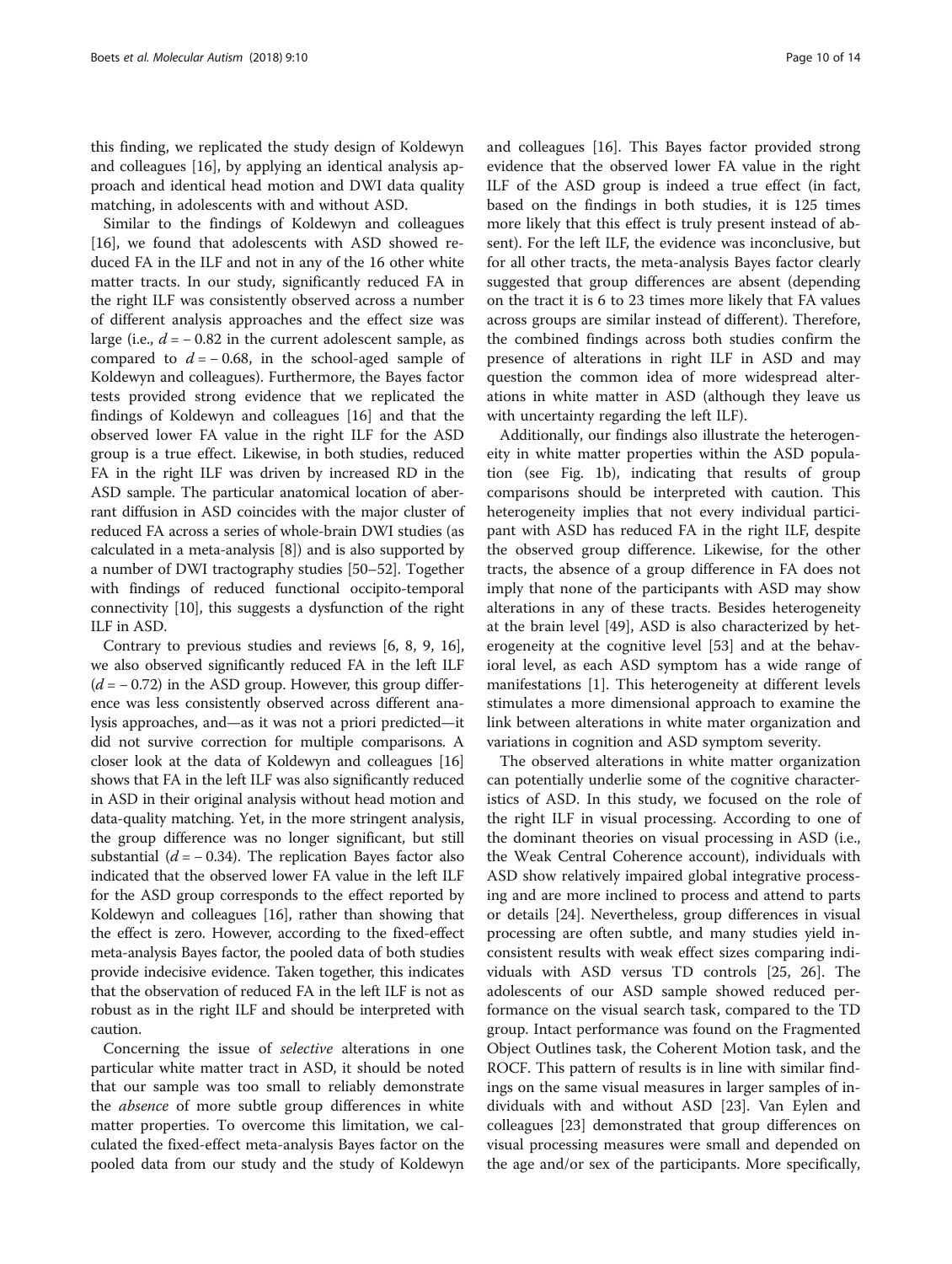the group difference on the ROCF task was only found in girls and the group difference on the Coherent Motion task was restricted to younger children, thus corresponding to the absence of group differences in the current sample of adolescent boys. Generally, these findings challenge the claim that individuals with ASD have a general inability to integrate information [[23](#page-12-0)], although the cognitive heterogeneity within ASD should be taken into account when interpreting results.

Reduced brain connectivity has been suggested as the biological mechanism underlying atypical visual processing in individuals with ASD [\[4](#page-12-0)]. Here, we observed reduced FA in the right ILF of boys with ASD. As the ILF connects the occipital and the temporal lobe, reduced FA along this tract may impact upon information integration along the ventral visual stream. In line with this hypothesis, we found that lower FA in the right ILF was associated with slower performance on the visual search task and a trend towards a more part/detail-oriented processing style. Ortibus and colleagues [[22\]](#page-12-0) previously demonstrated that reduced FA of the ILF was also associated with impaired object recognition in children with cerebral visual impairment. As expected, FA in the ILF was not associated with Coherent Motion sensitivity, a traditional measure of dorsal visual stream functioning [[30\]](#page-12-0). Contrary to our expectations, no correlation was found between FA in the ILF and performance on the Fragmented Object Outlines task, and no group difference was found on this task, despite the lower FA values in the right ILF of the ASD group. A possible explanation is that the Fragmented Object Outlines task targets higher-level top-down visual processing and, thus, does not solely rely on diffusion along the ILF. Therefore, specific alterations of the ILF may only partially determine performance on this task, due to compensation by other brain mechanisms. For example, our data pointed towards a possible involvement of the cingulumcingulate gyrus bundle (CCG), given the observed association between FA in the CCG (bilaterally) and performance on the Fragmented Object Outlines task. Lowand mid-level visual processing tasks in which the right ILF plays a more unique role are expected to show a higher correlation with FA in the right ILF and a greater impairment in individuals with ASD.

One cognitive process in which the right ILF is particularly implicated is face processing, by interconnecting several key brain regions (i.e., the occipital and the fusiform face area, the superior temporal sulcus and the amygdala) [[6, 18](#page-12-0), [54](#page-13-0)–[57\]](#page-13-0). Impaired (emotional) face processing has repeatedly been described in ASD [[19](#page-12-0)–[21\]](#page-12-0) and may impact upon social functioning and communication in general. As a result, disruption of the right ILF may be linked with ASD symptom severity via face processing impairments. However, after controlling for clinical status, we could not observe any reliable associations between individual differences in FA of right ILF and individual differences in socio-communicative ASD characteristics. On the other hand, there was a marginally significant association between lower FA of the right ILF and the increased presence of RRBI characteristics as rated on the RBS-R questionnaire, which was entirely driven by the ASD sample. As some of these RBS-R items involve atypical sensory processing and a possible preoccupation with parts of objects, the link with altered ILF properties may be partially mediated by atypical visual processing [\[27\]](#page-12-0).

Although this study replicated the previously observed reduction in FA in the right ILF in individuals with ASD [[16](#page-12-0)], some limitations should be considered. First, as indicated above, by itself, our study was underpowered to demonstrate the selectivity of the ILF alterations in ASD, i.e., that only the right ILF and no other tracts may display reduced FA in ASD. Likewise, the power of our study was limited to demonstrate reliable associations with visual processing and ASD characteristics, especially at the subgroup level. Therefore, larger studies are needed to examine these associations more thoroughly, including the association with face processing abilities. Second, although both our study and the one of Koldewyn and colleagues [[16](#page-12-0)] demonstrated reduced FA in right ILF in adolescents and school-aged children with ASD, respectively, it remains to be validated whether this ILF alteration is consistently present across the developmental trajectory, thus also at preschool and adult age. It may be particularly relevant to investigate how group differences in diffusion properties of association tracts evolve throughout pubertal development and how this relates to differences in hormone levels, such as testosterone. In this regards, it has been demonstrated that the development of association tracts, such as the ILF, is influenced by this hormone [\[58](#page-13-0), [59\]](#page-13-0) and that boys with and without ASD have different testosterone levels during puberty [[60](#page-13-0)]. Third, the present study (as well as the one of Koldewyn and colleagues [[16](#page-12-0)]) included a relatively selective subset of participants in terms of IQ (above 80), calling into question to what extent the findings may generalize to the whole ASD spectrum.

In this regard, future research should also investigate how heterogeneity at the behavioral level in the ASD population (in terms of IQ, age, comorbid symptoms etc.) may relate to heterogeneity at the neural level [\[61](#page-13-0)]. Future research is also needed to directly examine the hypothesized association between structural ILF properties and face processing abilities and to investigate (the directionality of) possible causal pathways linking lower FA in right ILF with ASD symptom severity. A longitudinal investigation of the intrinsic association between fine-grained local connectivity patterns and (atypical) functional brain activity in the fusiform face area [[62\]](#page-13-0) may be particularly elucidating in this regard. Finally, more fundamental research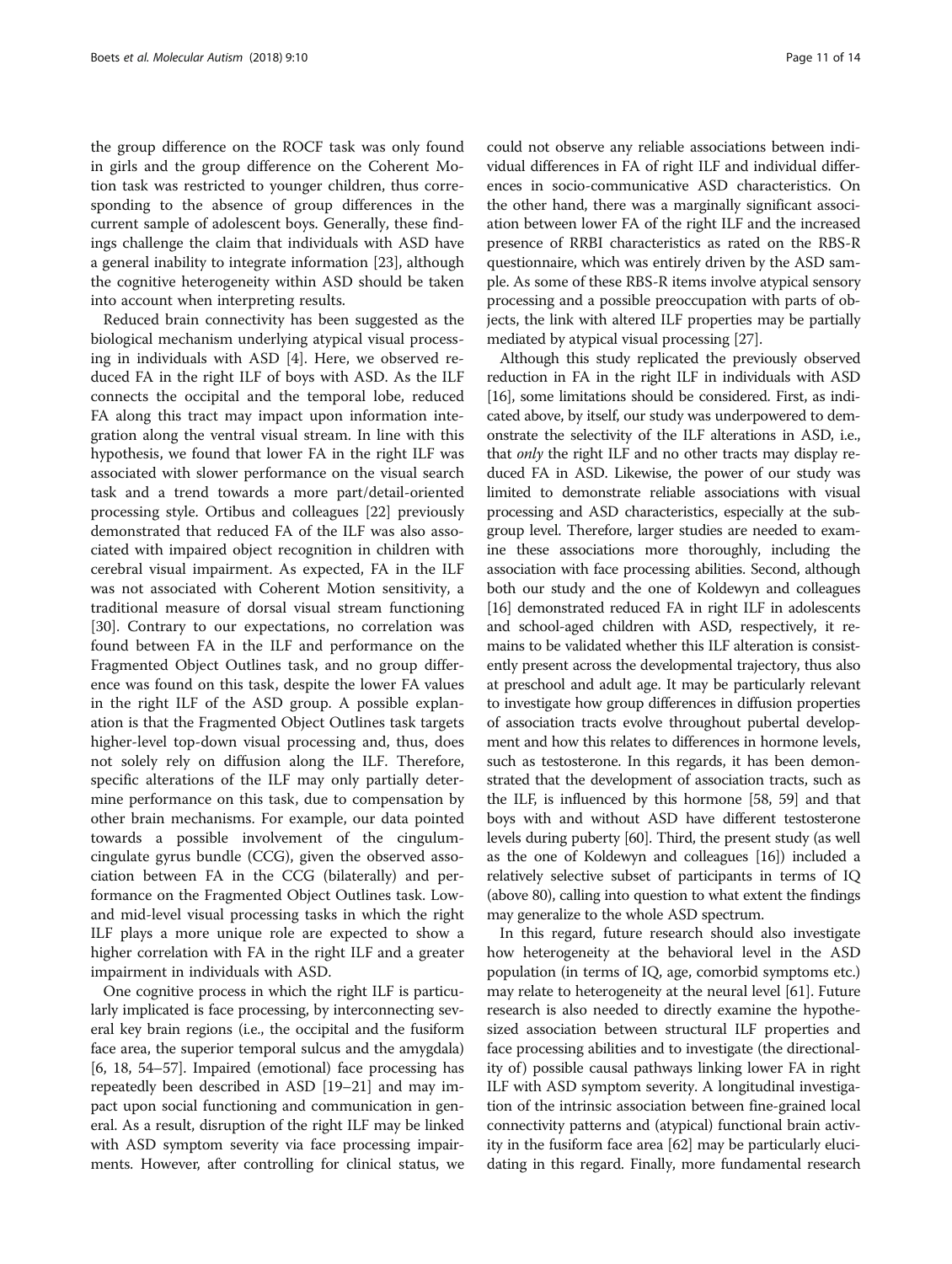<span id="page-11-0"></span>is needed to pinpoint the exact micro- and macrostructural factors underlying the reduced FA in the right ILF in individuals with ASD and the functional implications in terms of brain connectivity, neural communication, and information transmission.

## Conclusion

To conclude, our results replicate the findings of Koldewyn and colleagues [\[16\]](#page-12-0) and support the growing evidence for altered structural connectivity along the right ILF in ASD, although they leave us with uncertainty regarding alterations in the left ILF. Nevertheless, these findings need to be interpreted in the light of the known heterogeneity of the disorder. This heterogeneity calls for a more dimensional approach to examine the link between alterations in ILF properties and variations in cognition and ASD symptom severity. In that regard, this study suggests that alterations in structural ILF properties in individuals with ASD may underlie (at least some of) the visual processing atypicalities and RRBI characteristics of ASD. To move the field forward, we need large interdisciplinary, multi-dimensional studies that examine inter-individual differences at different levels and the corresponding biological pathways. This will increase our understanding of the links between the brain, cognition, and behavior and will reveal the factors that induce, or at least increase the risk for, ASD, but may also elucidate protective factors.

## Additional files

[Additional file 1:](dx.doi.org/10.1186/s13229-018-0188-6) Supplementary R-script. The applied R-script to calculated the three Bayes factor tests, to quantify the result of our replication attempt [[46\]](#page-12-0). (TXT 4 kb)

[Additional file 2: Figure S1.](dx.doi.org/10.1186/s13229-018-0188-6) Scatter plots displaying the association between individual differences in FA in right ILF (depicted on the X axis) and individual differences in quantitative ASD characteristics and visual processing measures (depicted on the Y axis). First row: Associations with (square root transformed) scores on the SRS questionnaire, the SRS Social and Communication subscale, the SRS RRBI subscale, and the RBS-R questionnaire. Second row: Associations with reaction time on the Fragmented Object Outlines task, (log-transformed) percentage coherence threshold on the Coherent Motion Task, (log-transformed) reaction time on the visual search task, and (square root transformed) fragmentation score on the Rey-Osterrieth Complex Figure task. ASD subjects are depicted by empty squares, TD subjects by filled diamonds. (PPTX 130 kb)

[Additional file 3: Table S1.](dx.doi.org/10.1186/s13229-018-0188-6) Pearson (partial) correlations between ASD characteristics, visual processing measures and fractional anisotropy (FA) in the white matter tracts. (DOCX 19 kb)

#### Abbreviations

AD: Axial diffusivity; ASD: Autism spectrum disorder; DFlex: Detail and flexibility questionnaire; DWI: Diffusion-weighted Imaging; FA: Fractional anisotropy; FOV: Field-of-view; ILF: Inferior longitudinal fasciculus; MD: Mean diffusivity; MRI: Magnetic resonance imaging; RBS-R: Repetitive Behavior Scale—Revised; RD: Radial diffusivity; ROCF: Rey-Osterrieth Complex Figure; RRBIs: Restricted and repetitive patterns of behavior and interests; SRS: Social Responsiveness Scale; TD: Typically developing; TE: Echo time; TR: Repetition time; TRACULA: Tracts Constrained by Underlying Anatomy

#### Acknowledgements

We thank all participating children and their families for their time and effort. We also acknowledge S. Ghosh at the McGovern Institute for Brain Research (MIT), for assistance with the implementation of the FreeSurfer and TRACULA analysis pipelines as well as Claudia Dillen and the master students Karen Van Bouwel and Evelyne Vereecke from the KU Leuven, for their assistance during scanning.

#### Funding

BB was supported by a postdoctoral fellowship of the Research Foundation Flanders and a visiting researcher grant of Fulbright. LVE was supported by a doctoral fellowship of the Research Foundation Flanders and a postdoctoral fellowship of the M.M. Delacroix Foundation. The research was financed by grants from the Research Council of KU Leuven (IDO/08/013 and StG/15/ 014BF awarded to BB) and a long-term structural funding from the Flemish Government (METH/14/02) to JW. The funding bodies in itself had no role in the design of the study nor in the collection, analysis, and interpretation of data or in writing the manuscript.

#### Availability of data and materials

The datasets generated and/or analyzed during the current study are available from the corresponding author on reasonable request.

#### Authors' contributions

BB and LVE collected, analyzed, and interpreted the data and wrote the manuscript. BB took the lead in the conception and design of the imaging part of the study and analyzed the imaging data. LVE took the lead in the conception, design, and analyses of the visual processing measures. KS substantially contributed to the analysis of the imaging data. PM contributed to the Bayesian statistics. IN critically revised the manuscript and provided important intellectual content. JS provided feedback on the draft of the manuscript. SS provided support in the design of the imaging protocol. JW aided with the interpretation of the results and gave detailed feedback on the manuscript. All authors read and approved the final manuscript.

#### Ethics approval and consent to participate

The study was approved by the Medical Ethical Committee of the University Hospitals Leuven (ML4827). Informed consent was obtained from all participants and their parents/guardians according to the Declaration of Helsinki.

#### Consent for publication

Not applicable

#### Competing interests

The authors declare that they have no competing interests.

#### Publisher's Note

Springer Nature remains neutral with regard to jurisdictional claims in published maps and institutional affiliations.

#### Author details

<sup>1</sup> Center for Developmental Psychiatry, Department of Neurosciences, KU Leuven, Kapucijnenvoer 7h, PB 7001, 3000 Leuven, Belgium. <sup>2</sup>Leuven Autism Research (LAuRes), KU Leuven, 3000 Leuven, Belgium. <sup>3</sup>Department of Brain and Cognitive Sciences, Massachusetts Institute of Technology, Cambridge, MA 02139, USA. <sup>4</sup>Speech and Hearing Bioscience and Technology, Division of Medical Sciences, Harvard Medical School, Boston, MA 02115, USA. 5 Laboratory of Experimental Psychology, KU Leuven, 3000 Leuven, Belgium. 6 Parenting and Special Education Research Unit, KU Leuven, 3000 Leuven, Belgium. <sup>7</sup> Translational MRI, KU Leuven, 3000 Leuven, Belgium.

#### Received: 10 February 2017 Accepted: 10 January 2018 Published online: 08 February 2018

#### References

1. American Psychiatric Association. Diagnostic and statistical manual of mental disorders: DSM-5. 5th ed. Washington, D.C: American Psychiatric Association; 2013.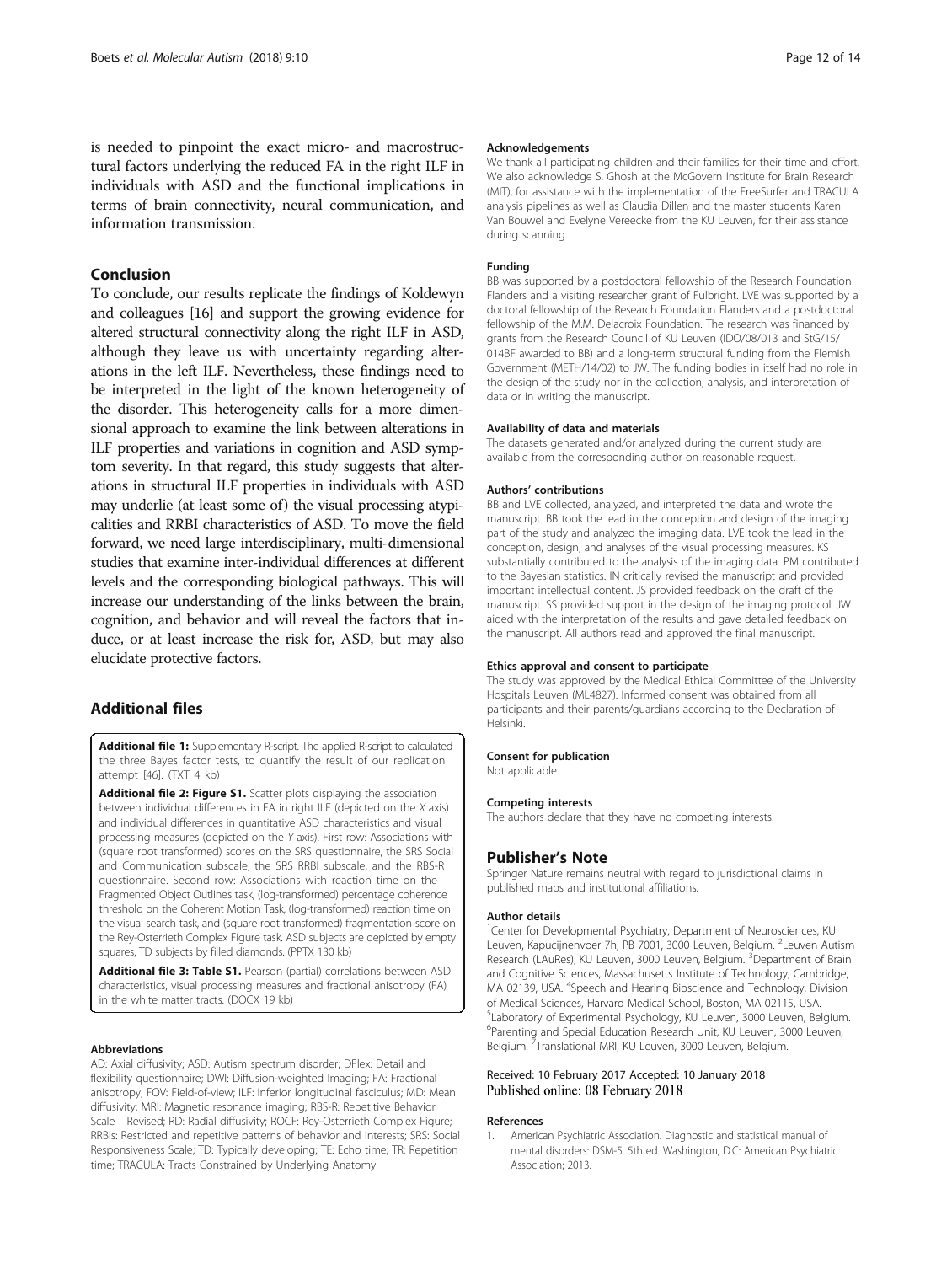- <span id="page-12-0"></span>2. Ameis SH, Szatmari P. Imaging-genetics in autism spectrum disorder: advances, translational impact, and future directions. Neuroimaging Stimul. 2012;3:46.
- 3. Belmonte MK, Allen G, Beckel-Mitchener A, Boulanger LM, Carper RA, Webb SJ. Autism and abnormal development of brain connectivity. J Neurosci. 2004;24:9228–31.
- 4. Hill EL, Frith U. Understanding autism: insights from mind and brain. Philos Trans R Soc B Biol Sci. 2003;358:281–9.
- 5. Just MA, Cherkassky VL, Keller TA, Minshew NJ. Cortical activation and synchronization during sentence comprehension in high-functioning autism: evidence of underconnectivity. Brain. 2004;127:1811–21.
- 6. Ameis SH, Catani M. Altered white matter connectivity as a neural substrate for social impairment in autism spectrum disorder. Cortex. 2015;62:158–81.
- Aoki Y, Abe O, Nippashi Y, Yamasue H. Comparison of white matter integrity between autism spectrum disorder subjects and typically developing individuals: a meta-analysis of diffusion tensor imaging tractography studies. Mol Autism. 2013;4:25.
- 8. Hoppenbrouwers M, Vandermosten M, Boets B. Autism as a disconnection syndrome: a qualitative and quantitative review of diffusion tensor imaging studies. Res Autism Spectr Disord. 2014;8:387–412.
- Travers BG, Adluru N, Ennis C, DPM T, Destiche D, Doran S, et al. Diffusion tensor imaging in autism spectrum disorder: a review. Autism Res. 2012;5: 289–313.
- 10. Vissers ME, Cohen MX, Geurts HM. Brain connectivity and high functioning autism: a promising path of research that needs refined models, methodological convergence, and stronger behavioral links. Neurosci Biobehav Rev. 2012;36:604–25.
- 11. Le Bihan D. Looking into the functional architecture of the brain with diffusion MRI. Nat Rev Neurosci. 2003;4:469–80.
- 12. Song S-K, Sun S-W, Ramsbottom MJ, Chang C, Russell J, Cross AH. Dysmyelination revealed through MRI as increased radial (but unchanged axial) diffusion of water. NeuroImage. 2002;17:1429–36.
- 13. Jones DK, Knösche TR, Turner R. White matter integrity, fiber count, and other fallacies: the do's and don'ts of diffusion MRI. NeuroImage. 2013;73: 239–54.
- 14. Yendiki A, Koldewyn K, Kakunoori S, Kanwisher N, Fischl B. Spurious group differences due to head motion in a diffusion MRI study. NeuroImage. 2014; 88:79–90.
- 15. Walker L, Gozzi M, Lenroot R, Thurm A, Behseta B, Swedo S, et al. Diffusion tensor imaging in young children with autism: biological effects and potential confounds. Biol Psychiatry. 2012;72:1043–51.
- 16. Koldewyn K, Yendiki A, Weigelt S, Gweon H, Julian J, Richardson H, et al. Differences in the right inferior longitudinal fasciculus but no general disruption of white matter tracts in children with autism spectrum disorder. Proc Natl Acad Sci U S A. 2014;111:1981–6.
- 17. Catani M, Jones DK, Donato R, Ffytche DH. Occipito-temporal connections in the human brain. Brain J Neurol. 2003;126(Pt 9):2093–107.
- 18. Thomas C, Avidan G, Humphreys K, Jung K, Gao F, Behrmann M. Reduced structural connectivity in ventral visual cortex in congenital prosopagnosia. Nat Neurosci. 2009;12:29–31.
- 19. Harms MB, Martin A, Wallace GL. Facial emotion recognition in autism spectrum disorders: a review of behavioral and neuroimaging studies. Neuropsychol Rev. 2010;20:290–322.
- 20. Uljarevic M, Hamilton A. Recognition of emotions in autism: a formal metaanalysis. J Autism Dev Disord. 2013;43:1517–26.
- 21. Weigelt S, Koldewyn K, Kanwisher N. Face identity recognition in autism spectrum disorders: a review of behavioral studies. Neurosci Biobehav Rev. 2012;36:1060–84.
- 22. Ortibus E, Verhoeven J, Sunaert S, Casteels I, De Cock P, Lagae L. Integrity of the inferior longitudinal fasciculus and impaired object recognition in children: a diffusion tensor imaging study. Dev Med Child Neurol. 2012;54: 38–43.
- 23. Van Eylen L, Boets B, Steyaert J, Wagemans J, Noens I. Local and global visual processing in autism spectrum disorders: influence of task and sample characteristics and relation to symptom severity. J Autism Dev Disord. 2015; [https://doi.org/10.1007/s10803-015-2526-2.](http://dx.doi.org/10.1007/s10803-015-2526-2)
- 24. Happé FGE, Booth RDL. The power of the positive: revisiting weak coherence in autism spectrum disorders. Q J Exp Psychol. 2008;61:50–63.
- 25. Simmons DR, Robertson AE, McKay LS, Toal E, McAleer P, Pollick FE. Vision in autism spectrum disorders. Vis Res. 2009;49:2705–39.
- 26. Van der Hallen R, Evers K, Brewaeys K, Van den Noortgate W, Wagemans J. Global processing takes time: a meta-analysis on local-global visual processing in ASD. Psychol Bull. 2015;141:549–73.
- 27. Brunsdon VEA, Happé F. Exploring the 'fractionation' of autism at the cognitive level. Autism. 2014;18:17–30.
- 28. Altmann CF, Bülthoff HH, Kourtzi Z. Perceptual organization of local elements into global shapes in the human visual cortex. Curr Biol CB. 2003; 13:342–9.
- 29. Grill-Spector K, Weiner KS. The functional architecture of the ventral temporal cortex and its role in categorization. Nat Rev Neurosci. 2014;15:536–48.
- 30. Braddick O, Atkinson J, Wattam-Bell J. Normal and anomalous development of visual motion processing: motion coherence and 'dorsal-stream vulnerability'. Neuropsychologia. 2003;41:1769–84.
- 31. Kaldy Z, Giserman I, Carter AS, Blaser E. The mechanisms underlying the ASD advantage in visual search. J Autism Dev Disord. 2016;46(5):1513—27.
- 32. Wolfe JM. Visual search. In: Pashler H, editor. Attention. Hove: Psychology Press; 1998. p. 13–73.
- 33. American Psychiatric Association. Diagnostic and statistical manual of mental disorders: DSM-IV-TR. 4th ed. Washington, DC: American Psychiatric Association. p. 2000.
- 34. Skuse D, Warrington R, Bishop D, Chowdhury U, Lau J, Mandy W, et al. The developmental, dimensional and diagnostic interview (3di): a novel computerized assessment for autism spectrum disorders. J Am Acad Child Adolesc Psychiatry. 2004;43:548–58.
- 35. Roeyers H, Thys M, Druart C, De Schryver M, Schittekatte M. Screeningslijst voor autismespectrumstoornissen: SRS. Amsterdan: Hogrefe; 2011.
- 36. Roeyers H, Thys M, Druart C, De Schryver M, Schittekatte M. Screeningslijst voor autismespectrumstoornissen: SRS-2. Amsterdan: Hogrefe; 2013.
- 37. Yendiki A, Panneck P, Srinivasan P, Stevens A, Zöllei L, Augustinack J, et al. Automated probabilistic reconstruction of white-matter pathways in health and disease using an atlas of the underlying anatomy. Front Neuroinform. 2011;5:23.
- 38. Fischl B, Salat DH, Busa E, Albert M, Dieterich M, Haselgrove C, et al. Whole brain segmentation: automated labeling of neuroanatomical structures in the human brain. Neuron. 2002;33:341–55.
- 39. Fischl B. FreeSurfer. NeuroImage. 2012;62:774–81.
- 40. Benner T, van der Kouwe AJW, Sorensen AG. Diffusion imaging with prospective motion correction and reacquisition. Magn Reson Med. 2011;66: 154–67.
- 41. Bodfish JW, Symons FJ, Parker DE, Lewis MH. Varieties of repetitive behavior in autism: comparisons to mental retardation. J Autism Dev Disord. 2000;30: 237–43.
- 42. SAS Institute Inc. SAS University edition, version 9.4. Cary: SAS Institute Inc.; 2013.
- 43. Nakagawa S. A farewell to Bonferroni: the problems of low statistical power and publication bias. Behav Ecol. 2004;15:1044–5.
- Friston K. Ten ironic rules for non-statistical reviewers. NeuroImage. 2012;61: 1300–10.
- 45. Cohen J. Statistical power analysis for the behavioral sciences. 2nd ed. Hillsdale: Lawrence Erlbaum Associates; 1988.
- 46. Verhagen J, Wagenmakers E-J. Bayesian tests to quantify the result of a replication attempt. J Exp Psychol Gen. 2014;143:1457.
- 47. Jeffreys H. Theory of probability. 3rd ed. Oxford: Oxford University Press; 1961.
- 48. Behrmann M, Plaut DC. Distributed circuits, not circumscribed centers, mediate visual recognition. Trends Cogn Sci. 2013;17:210–9.
- 49. Lenroot RK, Yeung PK. Heterogeneity within autism spectrum disorders: what have we learned from neuroimaging studies? Front Hum Neurosci. 2013;7:733.
- 50. Ameis SH, Fan J, Rockel C, Voineskos AN, Lobaugh NJ, Soorya L, et al. Impaired structural connectivity of socio-emotional circuits in autism spectrum disorders: a diffusion tensor imaging study. PLoS One. 2011;6: e28044.
- 51. Cheon K-A, Kim Y-S, Oh S-H, Park S-Y, Yoon H-W, Herrington J, et al. Involvement of the anterior thalamic radiation in boys with high functioning autism spectrum disorders: a diffusion tensor imaging study. Brain Res. 2011;1417:77–86.
- 52. Pugliese L, Catani M, Ameis S, Dell'Acqua F, Thiebaut de Schotten M, Murphy C, et al. The anatomy of extended limbic pathways in Asperger syndrome: a preliminary diffusion tensor imaging tractography study. NeuroImage. 2009;47:427–34.